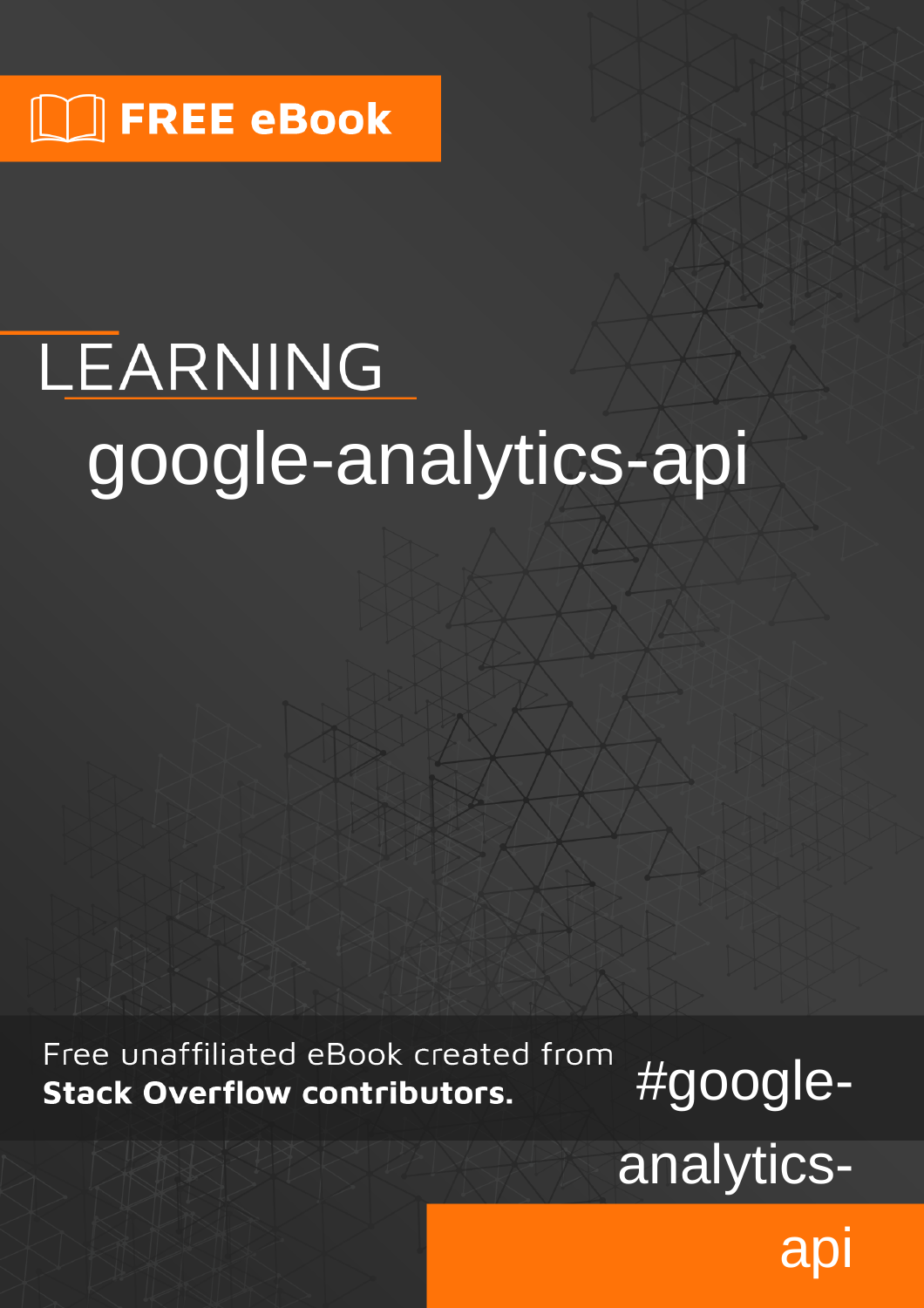### **Table of Contents**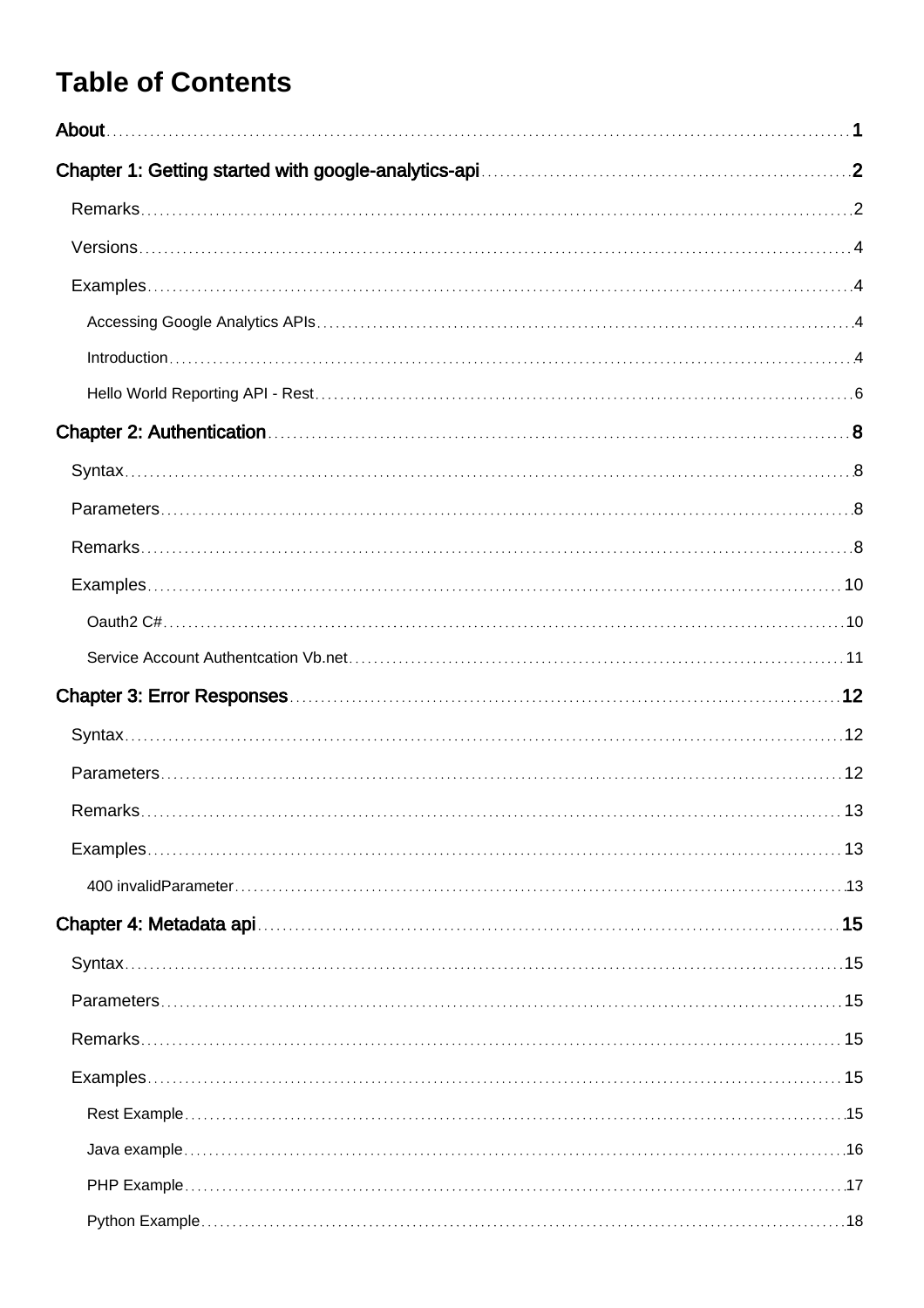| 21 |
|----|
|    |
|    |
|    |
|    |
|    |
|    |
|    |
|    |
| 29 |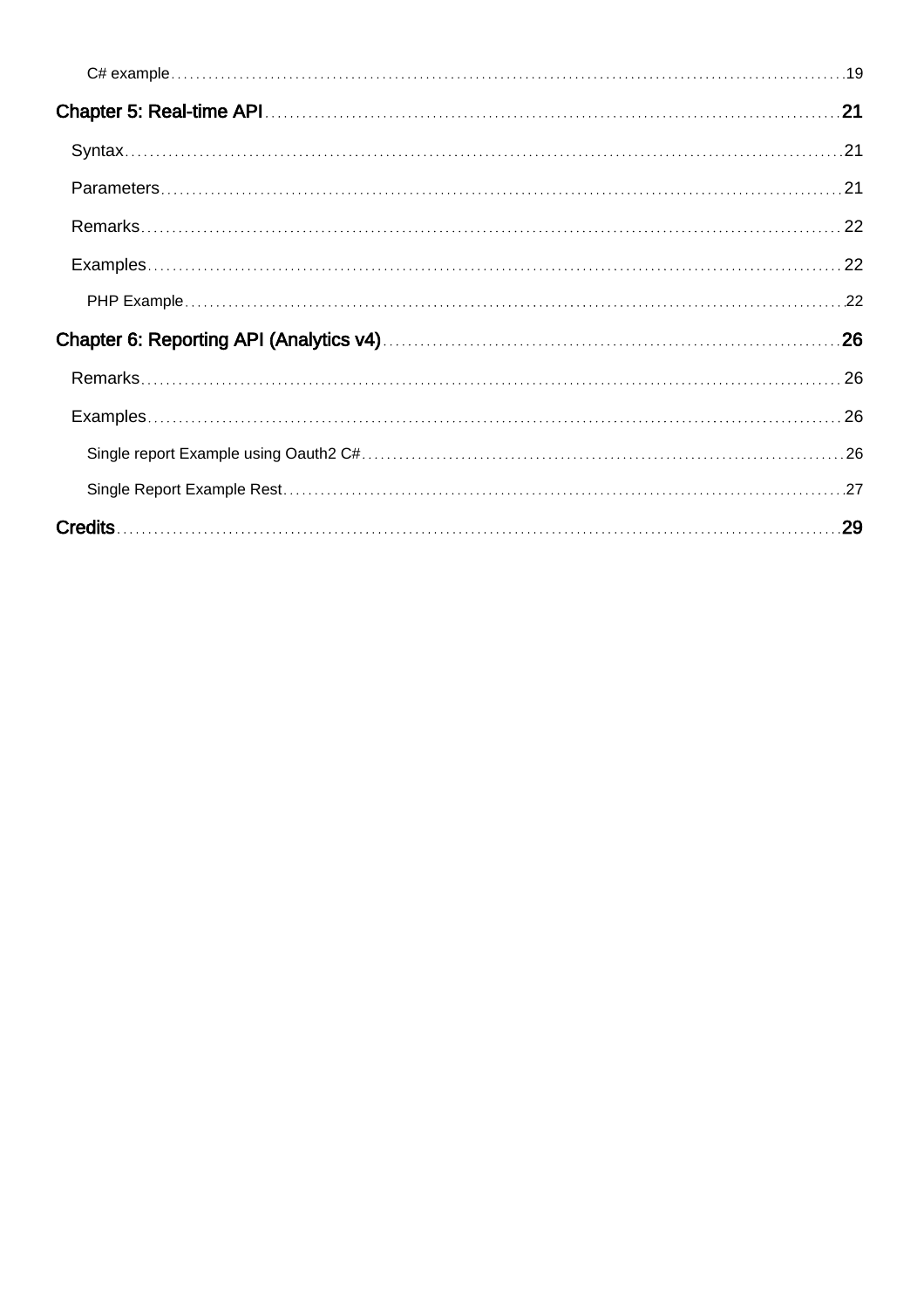<span id="page-3-0"></span>

You can share this PDF with anyone you feel could benefit from it, downloaded the latest version from: [google-analytics-api](http://riptutorial.com/ebook/google-analytics-api)

It is an unofficial and free google-analytics-api ebook created for educational purposes. All the content is extracted from [Stack Overflow Documentation](https://archive.org/details/documentation-dump.7z), which is written by many hardworking individuals at Stack Overflow. It is neither affiliated with Stack Overflow nor official googleanalytics-api.

The content is released under Creative Commons BY-SA, and the list of contributors to each chapter are provided in the credits section at the end of this book. Images may be copyright of their respective owners unless otherwise specified. All trademarks and registered trademarks are the property of their respective company owners.

Use the content presented in this book at your own risk; it is not guaranteed to be correct nor accurate, please send your feedback and corrections to [info@zzzprojects.com](mailto:info@zzzprojects.com)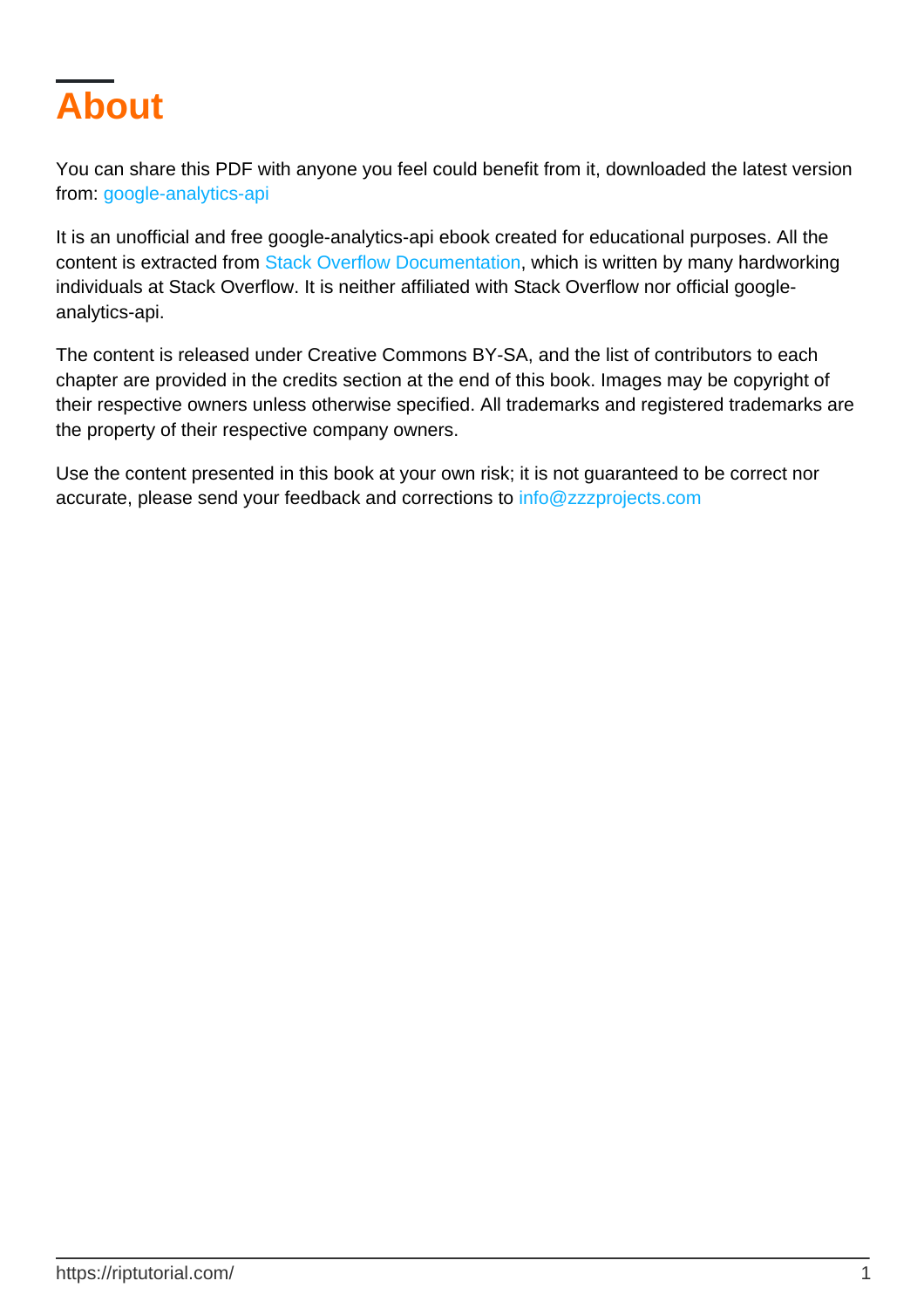## <span id="page-4-0"></span>**Chapter 1: Getting started with googleanalytics-api**

### <span id="page-4-1"></span>**Remarks**

The [Google Analytics APIs](https://developers.google.com/analytics/devguides/reporting/) allow you to access data within Google Analytics. It should not be confused with the [measurement protocol](https://developers.google.com/analytics/devguides/collection/protocol/v1/?hl=en) which is used for inserting data into [Google Analytics](https://analytics.google.com/analytics/web/).

The Google Analytics API is split into serval parts.

#### **Google Analytics Reporting APIs**

- 1. The [Google Analytics Core Reporting API v3](https://developers.google.com/analytics/devguides/reporting/core/v3/) gives you access to most of the report data in Google Analytics. With the Core Reporting API you can:
	- Build custom dashboards to display Google Analytics data.
	- Save time by automating complex reporting tasks.
	- Integrate your Google Analytics data with other business applications.
- 2. The [Google Analytics Reporting API V4](https://developers.google.com/analytics/devguides/reporting/core/v4/) is the most advanced programmatic method to access report data in Google Analytics. With the Google Analytics Reporting API, you can:
	- Build custom dashboards to display Google Analytics data.
	- Automate complex reporting tasks to save time.
	- Integrate your Google Analytics data with other business applications.
- 2. The [Real Time Reporting API](https://developers.google.com/analytics/devguides/reporting/realtime/v3/) enables you to request real time data—for example, real time activity on a view—for an authenticated user. You can use the Real Time Reporting API to:
	- Display active viewers of a page and create a sense of urgency for users looking at an item with finite inventory.
	- Display the most popular content such as the top 10 active pages.
	- Create and display a real time dashboard.

The Real Time Reporting API, in limited beta, is available for developer preview only. [Sign up](https://docs.google.com/forms/d/e/1FAIpQLSc9OpoDGB3tBD7oy1OG9fyum8KBIxs-2ihPCsHp13WTnM-SSQ/viewform) to access the API.

- 3. The [Multi-Channel Funnels Reporting API](https://developers.google.com/analytics/devguides/reporting/mcf/v3/) enables you to request Multi-Channel Funnels data for an authenticated user. Data is derived from conversion path data, which shows user interactions with various traffic sources over multiple sessions prior to converting. This allows you to analyze how multiple marketing channels influence conversions over time. For more details on what data is available, read the About Multi-Channel Funnels, as well as About Multi-Channel Funnels Data. With the Multi-Channel Funnels Reporting API you can:
	- Create custom reports using Multi-Channel Funnels data. For example, you could use the Top Conversion Paths data to report on attributes such as relative position of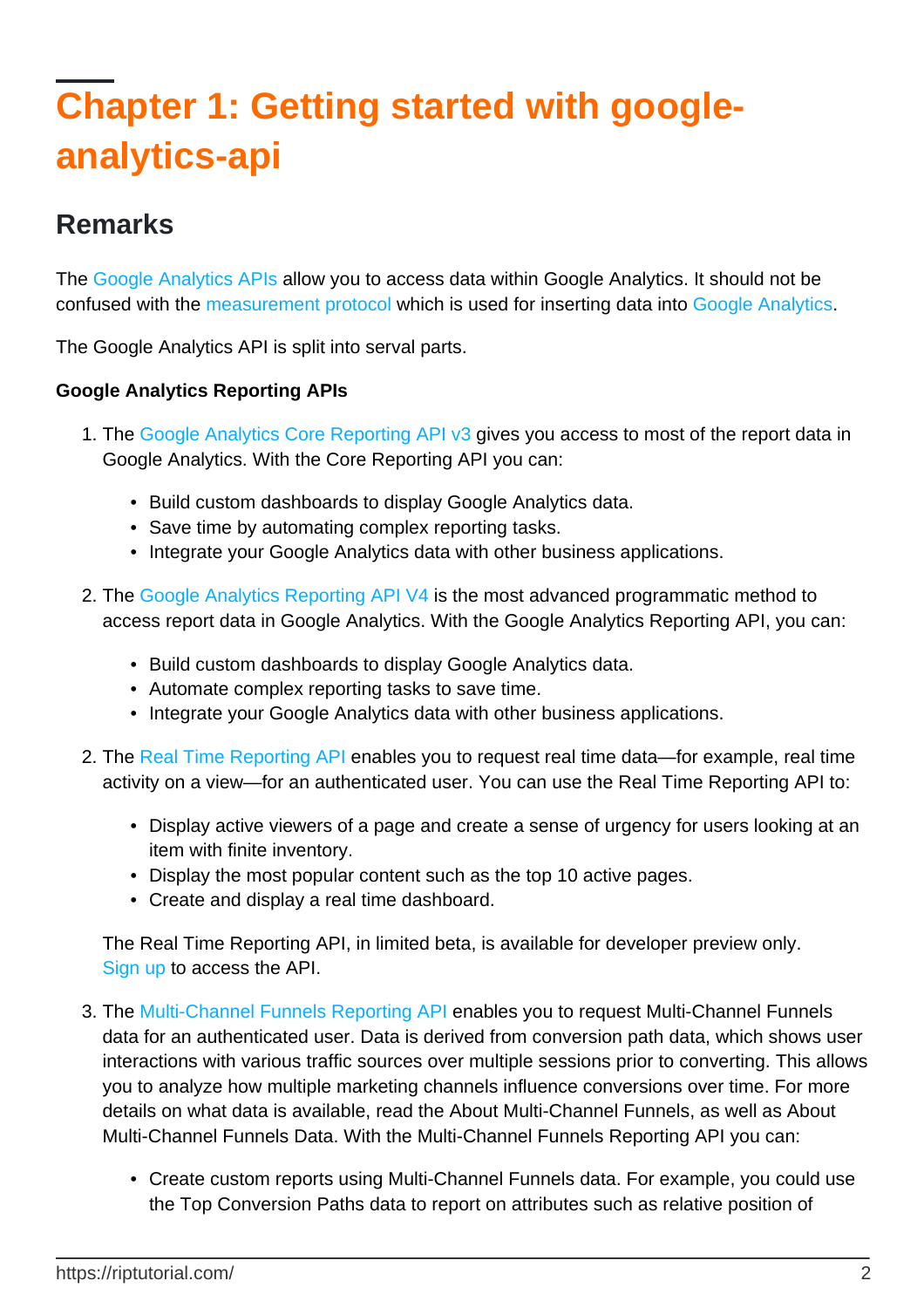interactions in a conversion path.

- Integrate Multi-Channel Funnels data with your business data. For example, you could correlate online conversion data with offline sales data and media cost data to arrive at a more complete picture of marketing ROI.
- Display Multi-Channel Funnels in new environments. For instance, you could create visualizations and other presentations of the data that communicate the value of different marketing channels in driving conversions.

### **Helpers**

- 1. The [Metadata API](https://developers.google.com/analytics/devguides/reporting/metadata/v3/) returns the list and attributes of columns (i.e. dimensions and metrics) exposed in the Google Analytics reporting APIs. Attributes returned include UI name, description, segments support, and more. You can use the Metadata API to:
	- Automatically discover new columns.
	- Access all dimensions and metrics attributes for Google Analytics reporting APIs.

Note: This only returns metadata for the Core Reporting API and the Reporting API. Not real-time metadata.

2. The [Google Analytics Embed API](https://developers.google.com/analytics/devguides/reporting/embed/v1/) is a JavaScript library that allows you to easily create and embed a dashboard on a 3rd party website in a matter of minutes. It gives you a set of pluggable components that can work together to build complex tools, making it both simple and powerful at the same time.

### **Configuration APIs**

- 1. The [Analytics Management API](https://developers.google.com/analytics/devguides/config/mgmt/v3/) allows for programmatic access to the Google Analytics configuration data. You can build applications to more efficiently manage large or complex Analytics accounts. Large companies with many properties can automate account setup. Even if you are building a reporting application the Management API provides you tools to navigate your account. You can use the Google Analytics Management API to:
	- List all the Account, Property and View information for a user.
	- Manage Properties, Views, and Goals.
	- Manage user permissions for an account hierarchy.
	- Retrieve a View ID to use with the Core Reporting API.
	- Determine which goals are active and access their configured names.
	- Manage Links between Analytics properties and AdWords accounts.
	- Manage Remarketing Audiences.

Write operations in the Management API (e.g. create, update, delete, patch) for Web Property, View (Profile), and Goal resources is currently available as a developer preview in **limited beta**. If you're interested in using these features, [request access to](https://docs.google.com/forms/d/e/1FAIpQLSf01NWo9R-SOHLKDUH0U4gWHNDBIY-gEI-zqBMG1Hyh3_hHZw/viewform) [the beta](https://docs.google.com/forms/d/e/1FAIpQLSf01NWo9R-SOHLKDUH0U4gWHNDBIY-gEI-zqBMG1Hyh3_hHZw/viewform).

2. The [Provisioning API](https://developers.google.com/analytics/devguides/config/provisioning/v3/) can be used to create new Google Analytics accounts and enable Google Analytics for your customers at scale. It is intended for qualified service providers and large partners. For example, you could use the Provisioning API as part of a new user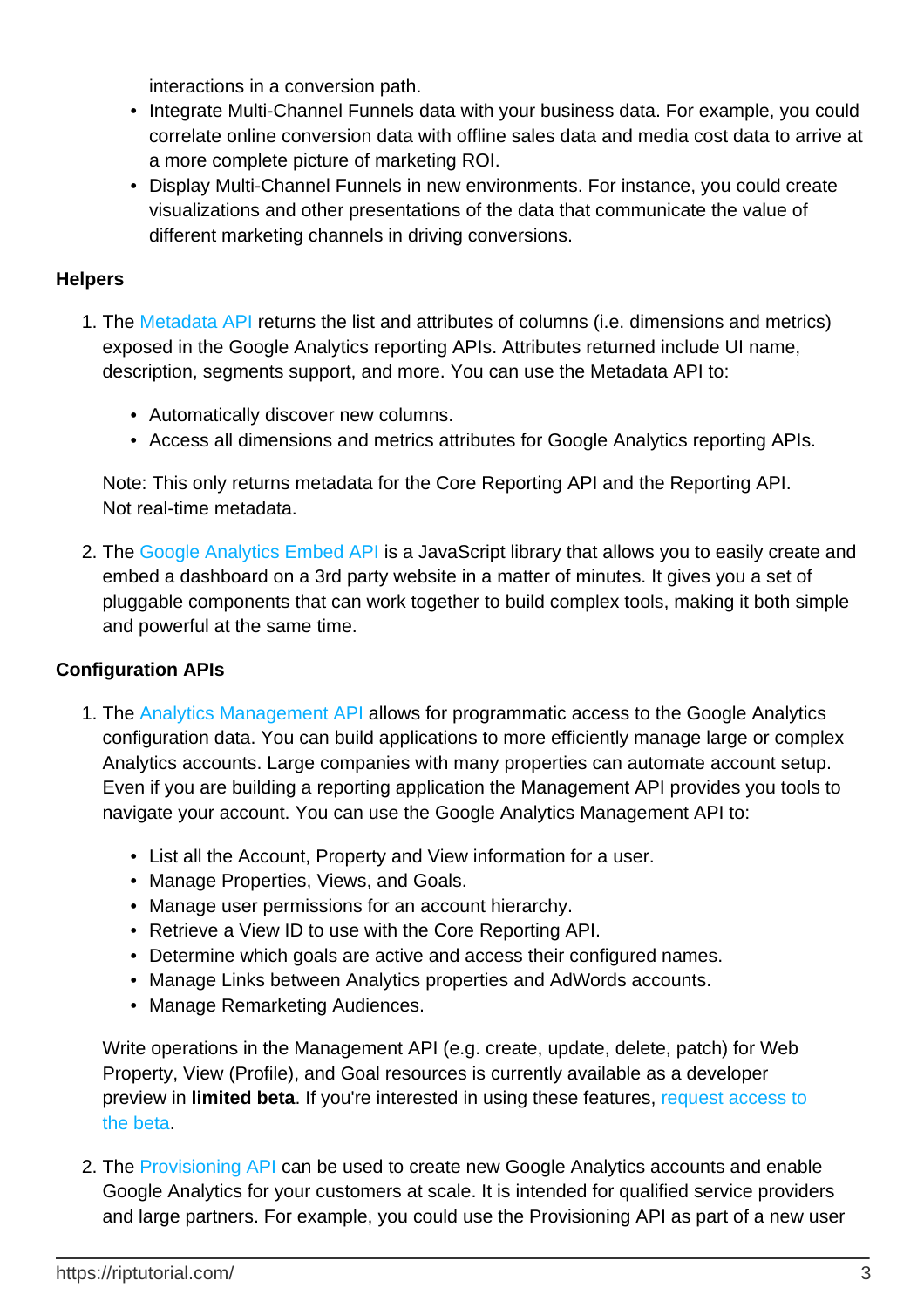onboarding process to create a new Google Analytics account for a client and then use additional Management API resources to programmatically configure the account and link it to AdWords. This can all be automated and initiated from within your own admin or reporting interface.

**The Provisioning API is available by invitation only. We are not currently accepting new projects.**

### <span id="page-6-0"></span>**Versions**

There are currently three versions of the Google Analytics API live.

[Google Analytics V2](https://developers.google.com/analytics/devguides/reporting/core/v2/) Version 2.4 of the Core Reporting API is an XML-only API that is mostly backwards compatible with version 2.3. **(Legacy)**

[Google Analytics V3](https://developers.google.com/analytics/devguides/reporting/core/v3/) which includes the Core Reporting API, Management API, MetaData API and an number of other APIs. These APIs return Json

[Google Analytics V4](https://developers.google.com/analytics/devguides/reporting/core/v4/) which currently only includes the reporting API and is considered to be the most advanced way of retrieving reporting data from Google Analytics.

### <span id="page-6-1"></span>**Examples**

<span id="page-6-2"></span>**Accessing Google Analytics APIs**

You can technically access the Google Analytics APIs using any programing language that can handle a [HTTP Post](https://en.wikipedia.org/wiki/POST_(HTTP)) or [HTTP Get](https://en.wikipedia.org/wiki/Hypertext_Transfer_Protocol#Request_methods) request.

That being said, Google has also created a number of official standard client libraries to help you with this. Using a standard client library for your chosen programming language can be much easier than coding it from the ground up yourself.

### **OFFICAL Client libraries with Google Analytics API support:**

- 1. Google APIs PHP Client library - [GitHub](https://github.com/google/google-api-php-client)
- 2. Google APIs .Net Client library - [GitHub](https://github.com/google/google-api-dotnet-client) [NuGet](https://www.nuget.org/profiles/google-apis-packages)
- 3. Google APIs Python Client library [GitHub](https://github.com/google/google-api-python-client)
- 4. Google APIs Java Client library [link](https://developers.google.com/api-client-library/java/)
- 5. Google APIs Objective-C library - [GitHub](https://github.com/google/google-api-objectivec-client)

<span id="page-6-3"></span>There are more libraries [here](http://Google%20APIs%20Client%20Libraries).

### **Introduction**

The [Google Analytics APIs](https://developers.google.com/analytics/devguides/reporting/) allow you to access data within Google Analytics. It should not be confused with the [measurement protocol](https://developers.google.com/analytics/devguides/collection/protocol/v1/?hl=en) which is used for inserting data into [Google Analytics](https://analytics.google.com/analytics/web/).

The Google Analytics API is split into serval parts.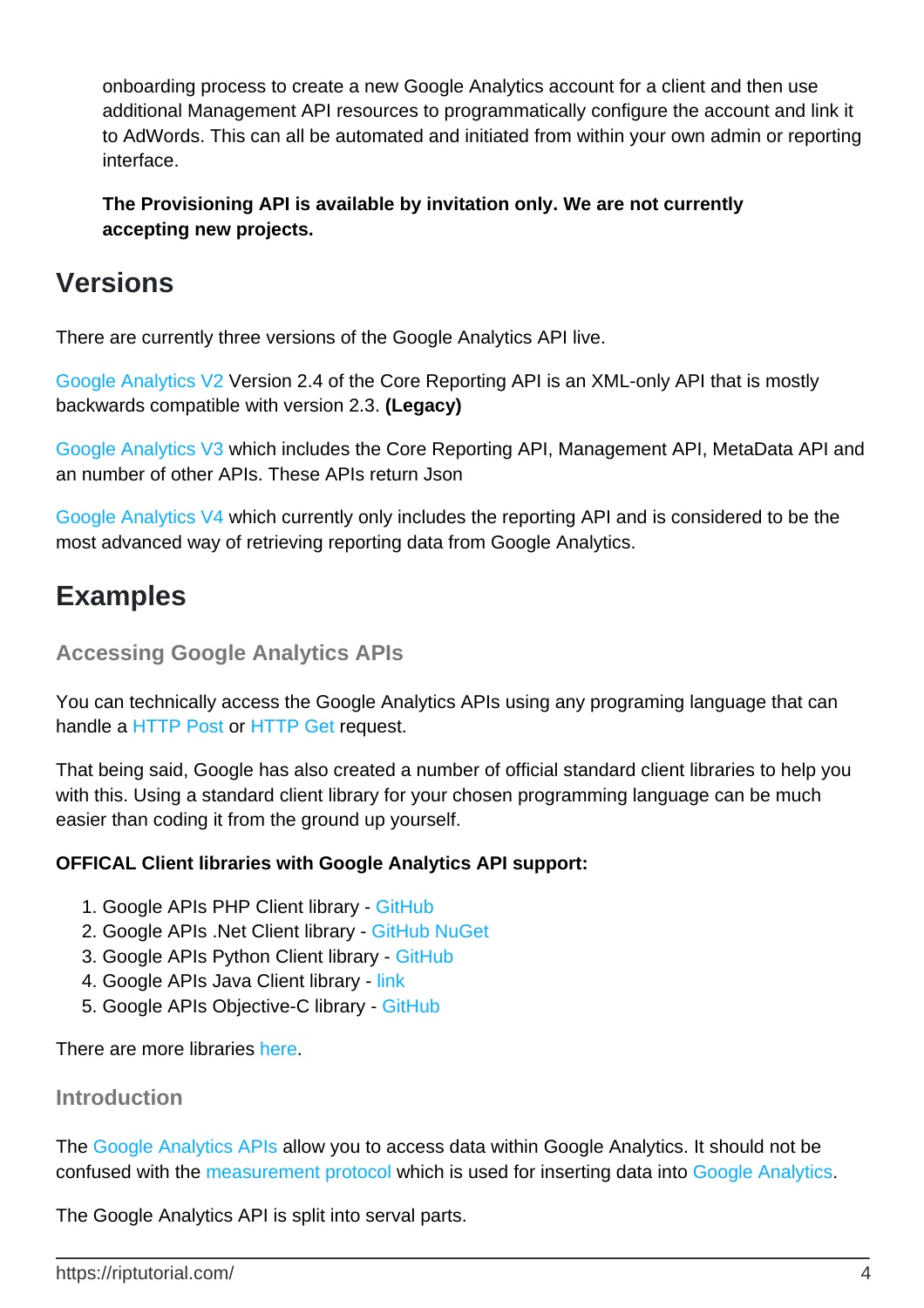### **Google Analytics Reporting APIs**

- 1. The [Google Analytics Core Reporting API v3](https://developers.google.com/analytics/devguides/reporting/core/v3/) gives you access to most of the report data in Google Analytics. With the Core Reporting API you can:
	- Build custom dashboards to display Google Analytics data.
	- Save time by automating complex reporting tasks.
	- Integrate your Google Analytics data with other business applications.
- 2. The [Google Analytics Reporting API V4](https://developers.google.com/analytics/devguides/reporting/core/v4/) is the most advanced programmatic method to access report data in Google Analytics. With the Google Analytics Reporting API, you can:
	- Build custom dashboards to display Google Analytics data.
	- Automate complex reporting tasks to save time.
	- Integrate your Google Analytics data with other business applications.
- 2. The [Real Time Reporting API](https://developers.google.com/analytics/devguides/reporting/realtime/v3/) enables you to request real time data—for example, real time activity on a view—for an authenticated user. You can use the Real Time Reporting API to:
	- Display active viewers of a page and create a sense of urgency for users looking at an item with finite inventory.
	- Display the most popular content such as the top 10 active pages.
	- Create and display a real time dashboard.

The Real Time Reporting API, in limited beta, is available for developer preview only. [Sign up](https://docs.google.com/forms/d/e/1FAIpQLSc9OpoDGB3tBD7oy1OG9fyum8KBIxs-2ihPCsHp13WTnM-SSQ/viewform) to access the API.

- 3. The [Multi-Channel Funnels Reporting API](https://developers.google.com/analytics/devguides/reporting/mcf/v3/) enables you to request Multi-Channel Funnels data for an authenticated user. Data is derived from conversion path data, which shows user interactions with various traffic sources over multiple sessions prior to converting. This allows you to analyze how multiple marketing channels influence conversions over time. For more details on what data is available, read the About Multi-Channel Funnels, as well as About Multi-Channel Funnels Data. With the Multi-Channel Funnels Reporting API you can:
	- Create custom reports using Multi-Channel Funnels data. For example, you could use the Top Conversion Paths data to report on attributes such as relative position of interactions in a conversion path.
	- Integrate Multi-Channel Funnels data with your business data. For example, you could correlate online conversion data with offline sales data and media cost data to arrive at a more complete picture of marketing ROI.
	- Display Multi-Channel Funnels in new environments. For instance, you could create visualizations and other presentations of the data that communicate the value of different marketing channels in driving conversions.

### **Helpers**

1. The [Metadata API](https://developers.google.com/analytics/devguides/reporting/metadata/v3/) returns the list and attributes of columns (i.e. dimensions and metrics) exposed in the Google Analytics reporting APIs. Attributes returned include UI name, description, segments support, and more. You can use the Metadata API to: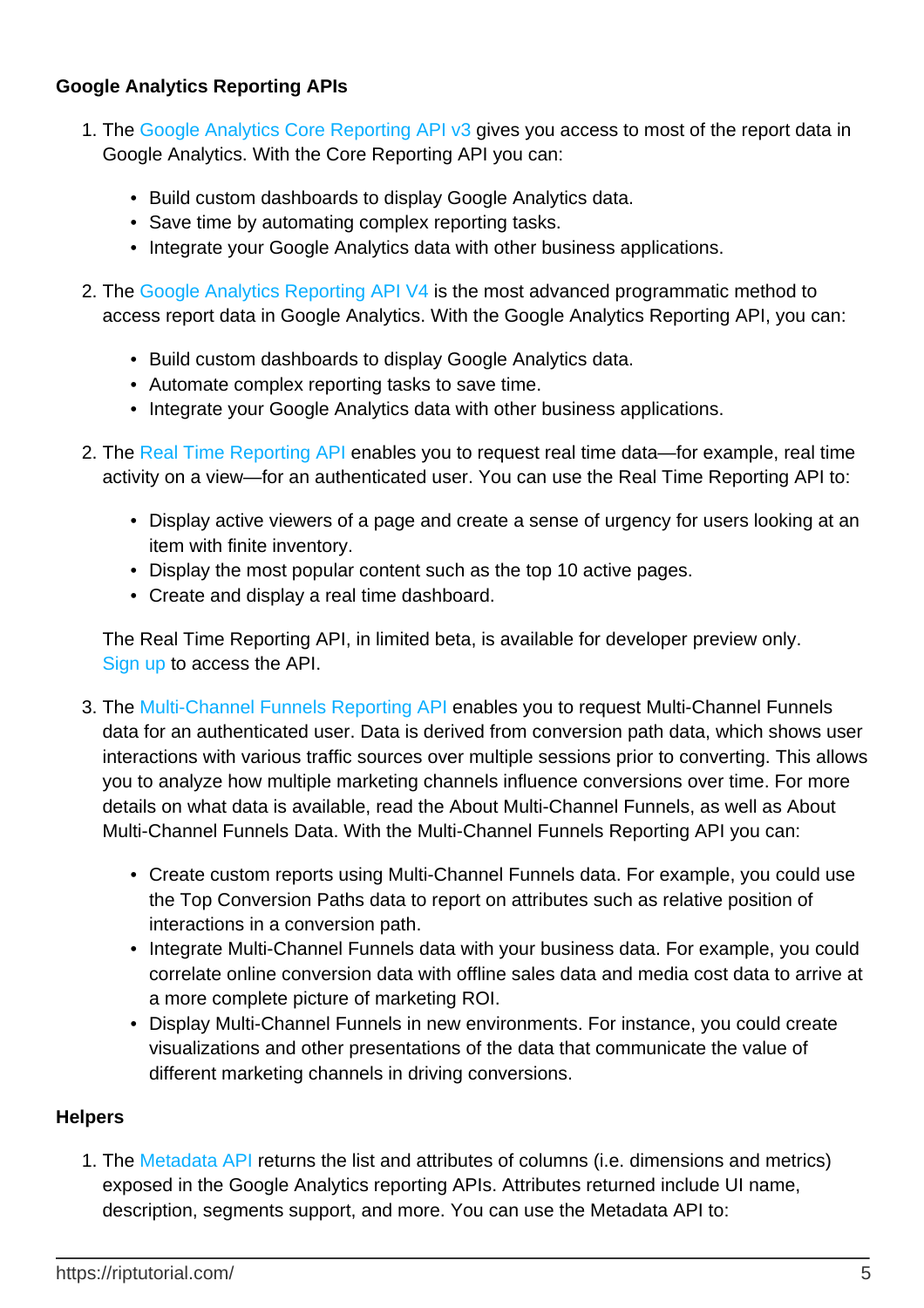- Automatically discover new columns.
- Access all dimensions and metrics attributes for Google Analytics reporting APIs.

Note: This only returns metadata for the Core Reporting API and the Reporting API. Not real-time metadata.

2. The [Google Analytics Embed API](https://developers.google.com/analytics/devguides/reporting/embed/v1/) is a JavaScript library that allows you to easily create and embed a dashboard on a 3rd party website in a matter of minutes. It gives you a set of pluggable components that can work together to build complex tools, making it both simple and powerful at the same time.

#### **Configuration APIs**

- 1. The [Analytics Management API](https://developers.google.com/analytics/devguides/config/mgmt/v3/) allows for programmatic access to the Google Analytics configuration data. You can build applications to more efficiently manage large or complex Analytics accounts. Large companies with many properties can automate account setup. Even if you are building a reporting application the Management API provides you tools to navigate your account. You can use the Google Analytics Management API to:
	- List all the Account, Property and View information for a user.
	- Manage Properties, Views, and Goals.
	- Manage user permissions for an account hierarchy.
	- Retrieve a View ID to use with the Core Reporting API.
	- Determine which goals are active and access their configured names.
	- Manage Links between Analytics properties and AdWords accounts.
	- Manage Remarketing Audiences.

Write operations in the Management API (e.g. create, update, delete, patch) for Web Property, View (Profile), and Goal resources is currently available as a developer preview in **limited beta**. If you're interested in using these features, [request access to](https://docs.google.com/forms/d/e/1FAIpQLSf01NWo9R-SOHLKDUH0U4gWHNDBIY-gEI-zqBMG1Hyh3_hHZw/viewform) [the beta](https://docs.google.com/forms/d/e/1FAIpQLSf01NWo9R-SOHLKDUH0U4gWHNDBIY-gEI-zqBMG1Hyh3_hHZw/viewform).

2. The [Provisioning API](https://developers.google.com/analytics/devguides/config/provisioning/v3/) can be used to create new Google Analytics accounts and enable Google Analytics for your customers at scale. It is intended for qualified service providers and large partners. For example, you could use the Provisioning API as part of a new user onboarding process to create a new Google Analytics account for a client and then use additional Management API resources to programmatically configure the account and link it to AdWords. This can all be automated and initiated from within your own admin or reporting interface.

#### **The Provisioning API is available by invitation only. We are not currently accepting new projects.**

### <span id="page-8-0"></span>**Hello World Reporting API - Rest**

```
POST https://analyticsreporting.googleapis.com/v4/reports:batchGet?access_token={Access token
from auth request}
{
   "reportRequests":[
```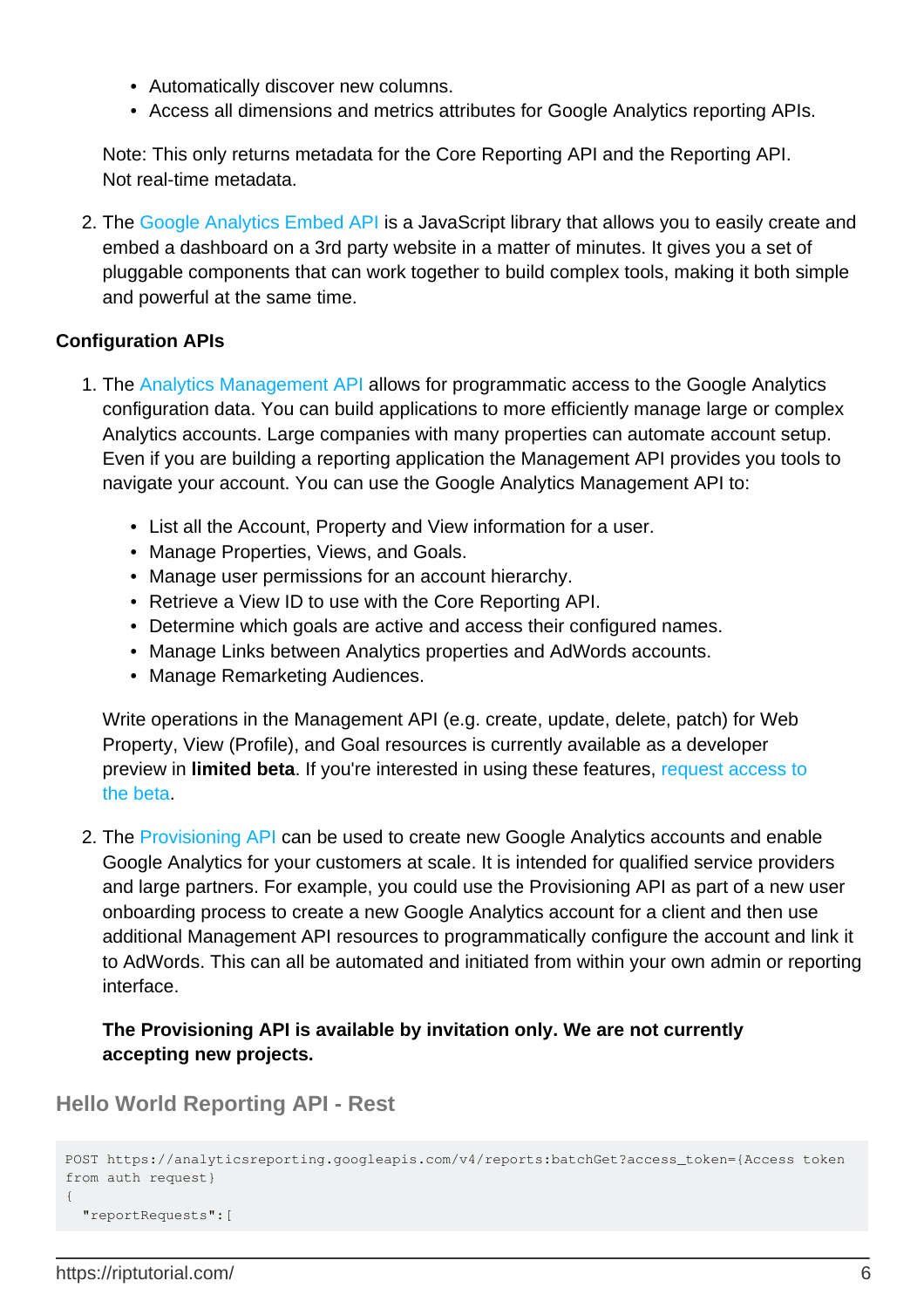```
 {
     "viewId":"XXXX",
     "dateRanges":[
     \{ "startDate":"2015-06-15",
         "endDate":"2015-06-30"
      }],
     "metrics":[
       {
         "expression":"ga:sessions"
      }],
     "dimensions": [
       {
         "name":"ga:browser"
      }]
     }]
}
```
Read Getting started with google-analytics-api online: [https://riptutorial.com/google-analytics](https://riptutorial.com/google-analytics-api/topic/7253/getting-started-with-google-analytics-api)[api/topic/7253/getting-started-with-google-analytics-api](https://riptutorial.com/google-analytics-api/topic/7253/getting-started-with-google-analytics-api)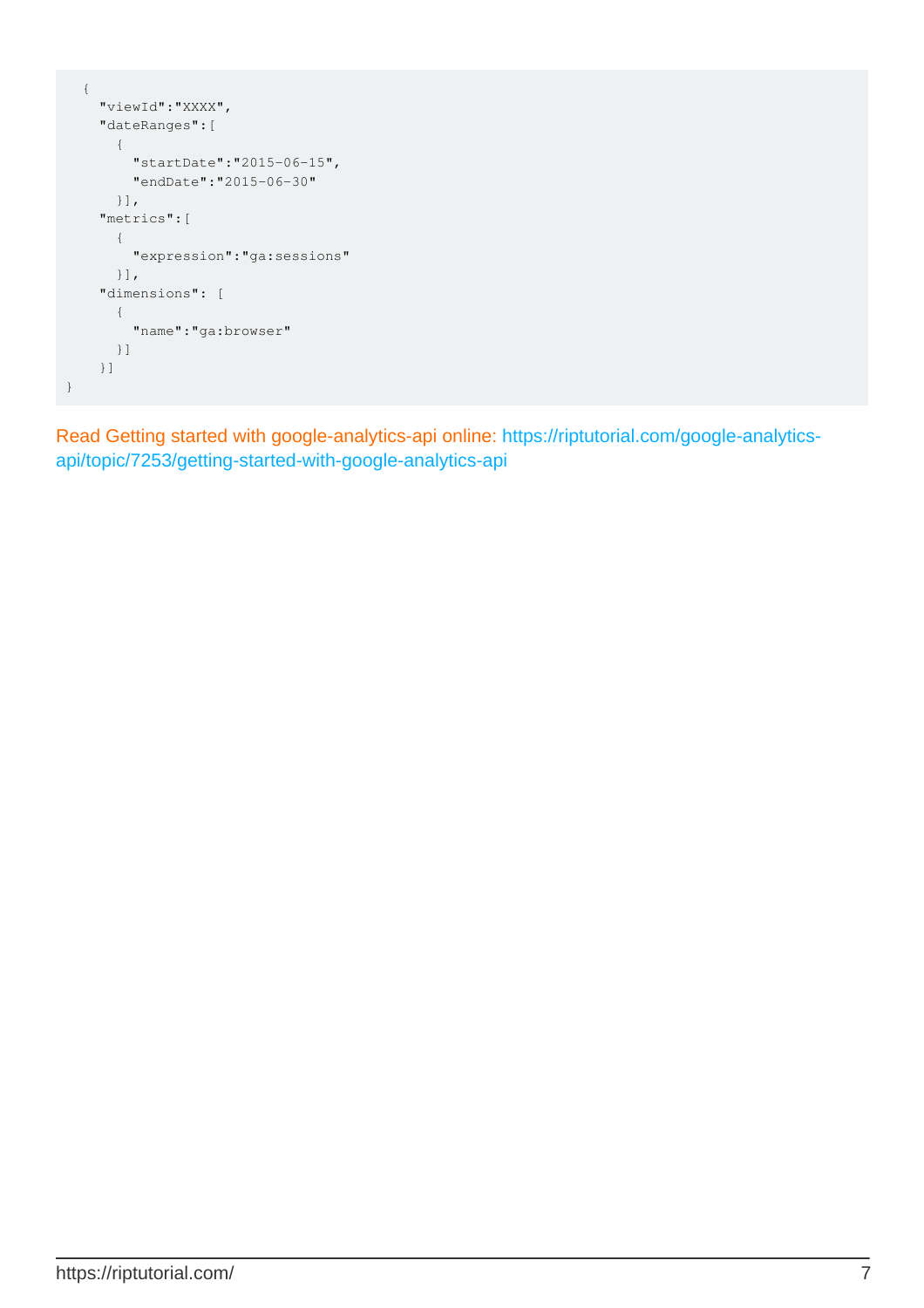## <span id="page-10-0"></span>**Chapter 2: Authentication**

### <span id="page-10-1"></span>**Syntax**

- GET [https://accounts.google.com/o/oauth2/auth?client\\_id=](https://accounts.google.com/o/oauth2/auth?client_id=) {clientid}&redirect\_uri=urn:ietf:wg:oauth:2.0:oob&scope={Scopes}&response\_type=code
- POST<https://accounts.google.com/o/oauth2/token> code={Code from above call}&client\_id={ClientId}&client\_secret={ClientSecret}&redirect\_uri=urn:ietf:wg:oauth:2.0:oob&grant
- POST<https://accounts.google.com/o/oauth2/token> client\_id={ClientId}&client\_secret={ClientSecret}&refresh\_token={From above call}&grant\_type=refresh\_token

### <span id="page-10-2"></span>**Parameters**

| <b>Parameter</b> | <b>Description</b>                                                                                                                                                                   |
|------------------|--------------------------------------------------------------------------------------------------------------------------------------------------------------------------------------|
| Client Id        | From Google Developer console identifies your project or application                                                                                                                 |
| secret           | From Google Developer console identifies your project or application                                                                                                                 |
| redirect uri     | From Google Developer location where the authentication should be returned<br>to. In the case of Native applications $unristify$ : $out1:2.0:odd$ can be used to<br>denote localhost |

### <span id="page-10-3"></span>**Remarks**

In order to access any Google API you need to identify yourself as a developer and identify your project. We do that by creating a new project on [Google Developers console.](https://console.developers.google.com/iam-admin/projects?authuser=0)

When you create your project you if you want to access the Google Analytics APIs you must enable the APIs you intend to access.

- **Reporting API**: Access to the Google Analytics Reporting API v4.
- **Analytics API**: Access to everything else.

Now you must decide how you would like to access the data.

With Google Data there are two types of Data Public and Private.

- public data is not owned by a user. The metadata API is a public API you don't need to be logged in to access that data.
- The Reporting API contains a users Google Analytics data it is private you cant look at it unless the user has given you permission to access it.

If you are only accessing public data then all you need do is create a public API key and you will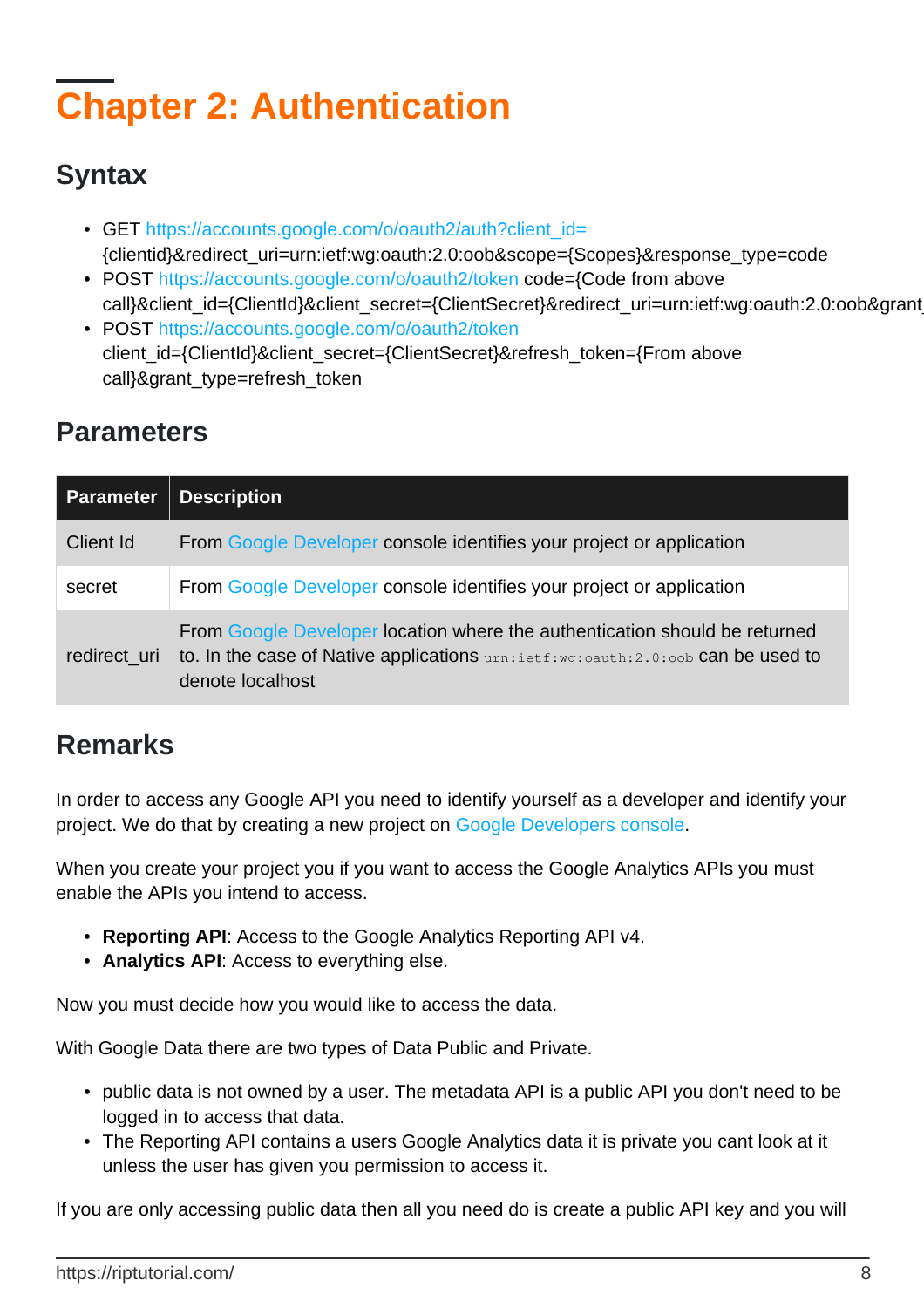be able to access the API in question. If you are going to be accessing private user data then you will need to create either Oauth2 credentials or service account credentials.

#### **Authorization Oauth2**

To access private user data we must have permission of the owner of the data to access it. [Oauth2](https://developers.google.com/identity/protocols/OAuth2) allows us to request that access from a user.

You have probably seen before Oauth2 before.



The Application "Google Analytics Windows" is requesting access to view the users "Google Analytics Data"

- Google Analytics windows is the name of the project that was created on Google Developer 1. console.
- 2. Google Analytics Data is the scope of permissions that we asked for.

**Scope** We need to tell the user what we intend to do the Google analytics API has two scopes that you can use.

- 1.<https://www.googleapis.com/auth/analytics.readonly>
- 2.<https://www.googleapis.com/auth/analytics>

It is best to only request the scopes that you need. If you will only be reading a users data then you only need to request the readonly scope.

#### **Authorization service accounts**

[Service accounts](https://developers.google.com/identity/protocols/OAuth2ServiceAccount) are different in that they are pre-approved. If you create service account credentials you as the developer can take the service account email and add it as a user on your Google Analytics account **At the account level** this will grant the service account access to the data. You wont need to pop up the authentication window and request access. The service account will have access to the data for as long as it is a user on the Google Analytics account.

#### **Conclusion**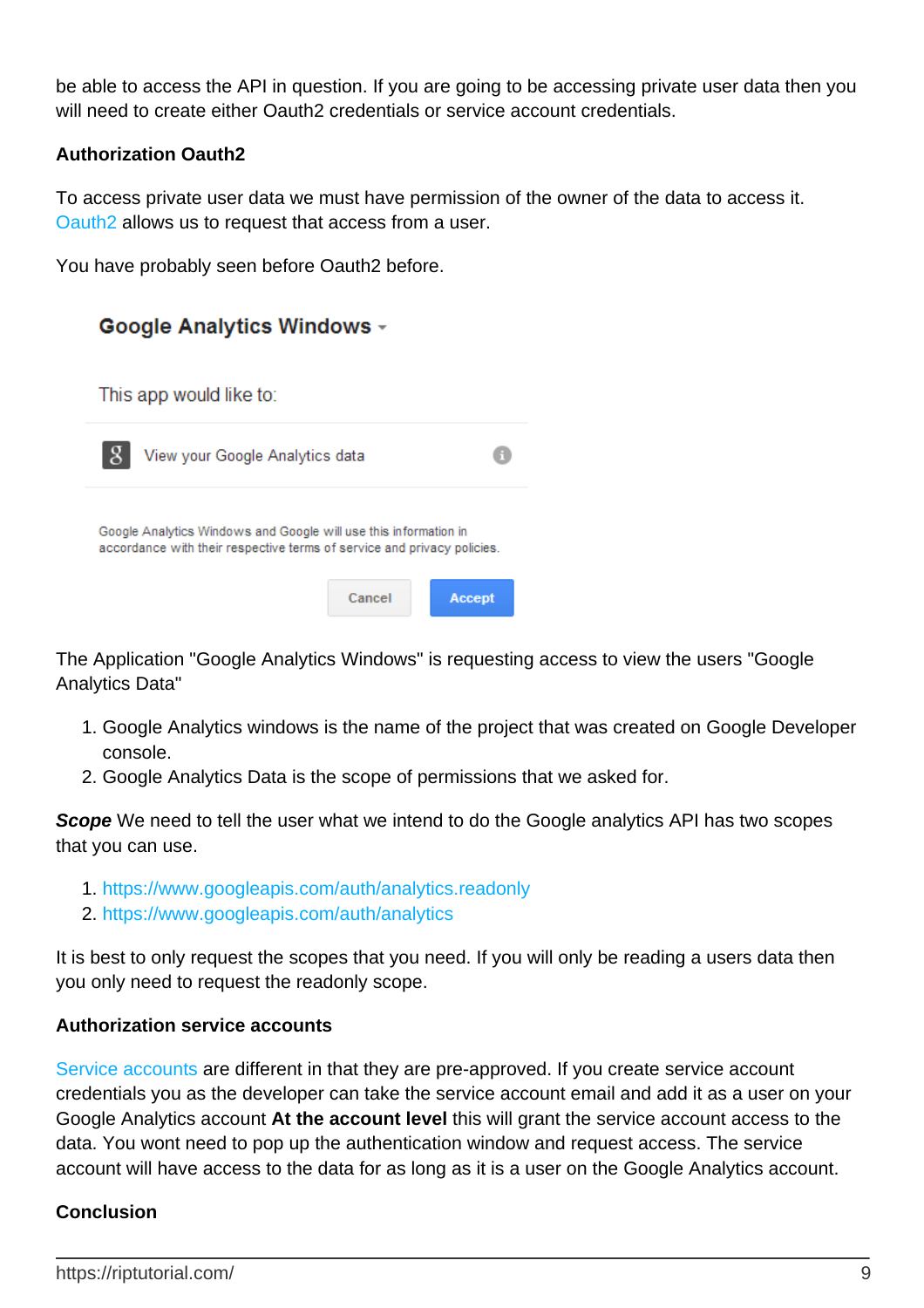Authentication is needed to access most of the data exposed by the Google Analytics API.

**You can not use client login / login and password to access any Google API as of May 2015. You must use Open authentication.**

\*\*

### <span id="page-12-0"></span>**Examples**

<span id="page-12-1"></span>**Oauth2 C#**

Example uses the [Google APIs Dotnet client library](https://developers.google.com/api-client-library/dotnet/).

PM> Install-Package Google.Apis.AnalyticsReporting.v4

```
 /// <summary>
      /// This method requests Authentcation from a user using Oauth2.
      /// Credentials are stored in System.Environment.SpecialFolder.Personal
     /// Documentation https://developers.google.com/accounts/docs/OAuth2
     /// </summary>
     /// <param name="clientSecretJson">Path to the client secret json file from Google
Developers console.</param>
      /// <param name="userName">Identifying string for the user who is being
authentcated.</param>
    /// <returns>DriveService used to make requests against the Drive API</returns>
     public static AnalyticsReportingService AuthenticateOauth(string clientSecretJson, string
userName)
     {
           try
\left\{ \begin{array}{cc} 0 & 0 \\ 0 & 0 \end{array} \right\} if (string.IsNullOrEmpty(userName))
                     throw new Exception("userName is required.");
                if (string.IsNullOrEmpty(clientSecretJson))
                    throw new Exception("clientSecretJson is required.");
                if (!File.Exists(clientSecretJson))
                     throw new Exception("clientSecretJson file does not exist.");
                // These are the scopes of permissions you need.
                string[] scopes = new string[] { AnalyticsReportingService.Scope.AnalyticsReadonly
}; // View your Google Analytics Data
                UserCredential credential;
                using (var stream = new FileStream(clientSecretJson, FileMode.Open,
FileAccess.Read))
\left\{ \begin{array}{cc} 0 & 0 & 0 \\ 0 & 0 & 0 \\ 0 & 0 & 0 \\ 0 & 0 & 0 \\ 0 & 0 & 0 \\ 0 & 0 & 0 \\ 0 & 0 & 0 \\ 0 & 0 & 0 \\ 0 & 0 & 0 \\ 0 & 0 & 0 \\ 0 & 0 & 0 & 0 \\ 0 & 0 & 0 & 0 \\ 0 & 0 & 0 & 0 \\ 0 & 0 & 0 & 0 & 0 \\ 0 & 0 & 0 & 0 & 0 \\ 0 & 0 & 0 & 0 & 0 \\ 0 & 0 & 0 & 0 & 0 & 0 \\ 0 & 0 & 0 & 0 & 0 & 0 \\ 0 string credPath =
System.Environment.GetFolderPath(System.Environment.SpecialFolder.Personal);
                     credPath = Path.Combine(credPath, ".credentials/",
System.Reflection.Assembly.GetExecutingAssembly().GetName().Name);
                     // Requesting Authentication or loading previously stored authentication for
userName
                     credential =
GoogleWebAuthorizationBroker.AuthorizeAsync(GoogleClientSecrets.Load(stream).Secrets,
scopes, the contract of \mathbb{R}^n is the contract of \mathbb{R}^n is the contract of \mathbb{R}^n is the contract of \mathbb{R}^n userName,
```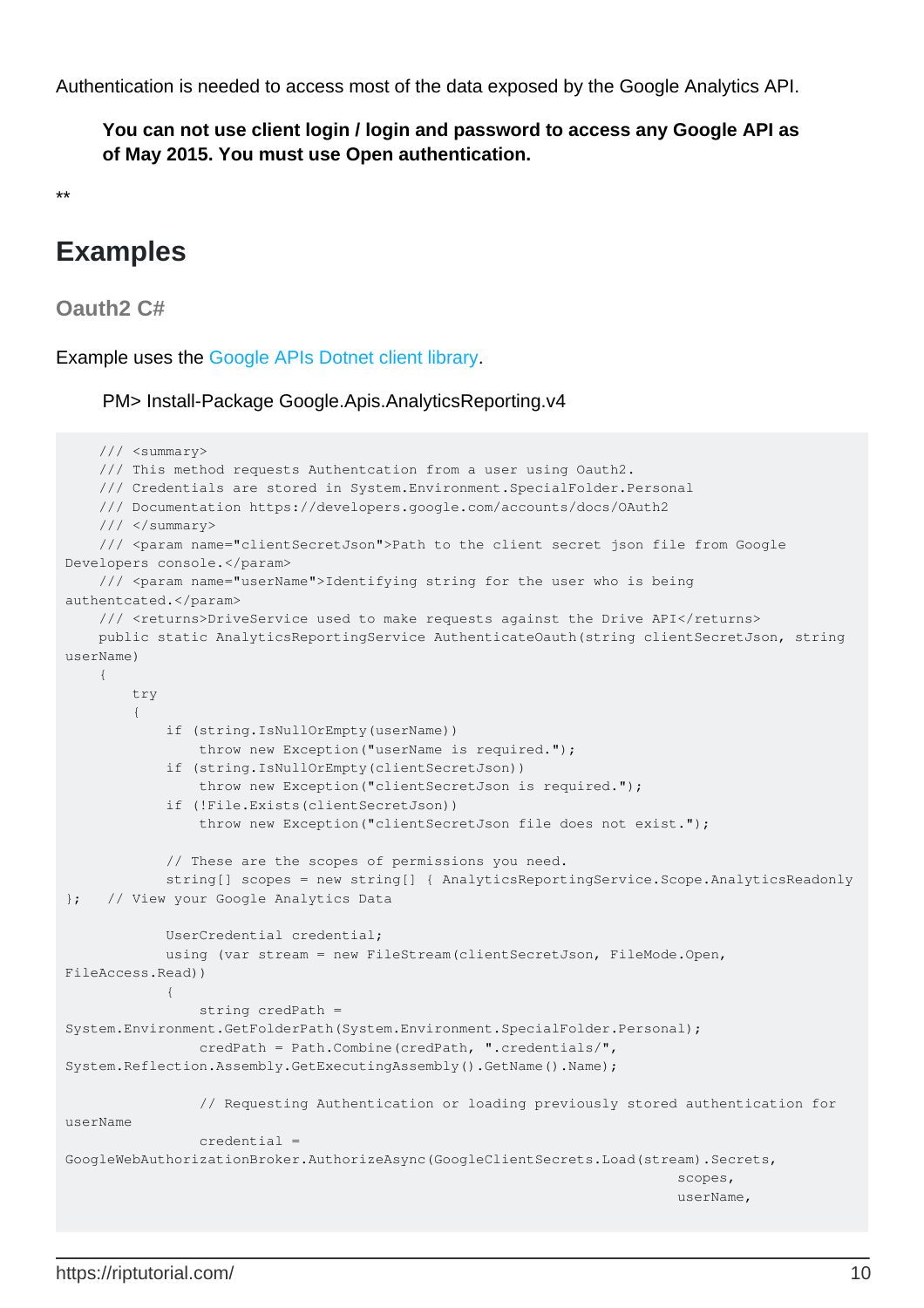```
CancellationToken.None,
new the contract of the contract of the contract of the contract of the contract of the contract of the contract of the contract of the contract of the contract of the contract of the contract of the contract of the contra
FileDataStore(credPath, true)).Result;
                      }
                       // Create Drive API service.
                       return new AnalyticsReportingService(new BaseClientService.Initializer()
\left\{ \begin{array}{cc} 0 & 0 & 0 \\ 0 & 0 & 0 \\ 0 & 0 & 0 \\ 0 & 0 & 0 \\ 0 & 0 & 0 \\ 0 & 0 & 0 \\ 0 & 0 & 0 \\ 0 & 0 & 0 \\ 0 & 0 & 0 \\ 0 & 0 & 0 \\ 0 & 0 & 0 & 0 \\ 0 & 0 & 0 & 0 \\ 0 & 0 & 0 & 0 \\ 0 & 0 & 0 & 0 & 0 \\ 0 & 0 & 0 & 0 & 0 \\ 0 & 0 & 0 & 0 & 0 \\ 0 & 0 & 0 & 0 & 0 & 0 \\ 0 & 0 & 0 & 0 & 0 & 0 \\ 0 HttpClientInitializer = credential,
                              ApplicationName = string.Format("{0} Authentication",
System.Reflection.Assembly.GetExecutingAssembly().GetName().Name),
                       });
               }
               catch (Exception ex)
               {
                      Console.WriteLine("Create Oauth2 DriveService failed" + ex.Message);
                      throw new Exception("CreateOauth2DriveFailed", ex);
               }
        }
```
### <span id="page-13-0"></span>**Service Account Authentcation Vb.net**

#### Sample uses [Install-Package Google.Apis.AnalyticsReporting.v4](https://www.nuget.org/packages/Google.Apis.AnalyticsReporting.v4/)

```
 Public Shared Function getServiceInitializer() As BaseClientService
    Dim serviceAccountCredentialFilePath = "Path to Json service account key file"
REM from Google Developers console
    Dim myKeyEMail = "XXX@developer.gserviceaccount.com" REM from Google Developers console
     Dim scope =
Google.Apis.AnalyticsReporting.v4.AnalyticsReportingService.Scope.AnalyticsReadonly
    Try
         Dim credential
         Using stream As New FileStream(serviceAccountCredentialFilePath, FileMode.Open,
FileAccess.Read)
             credential = GoogleCredential.FromStream(stream).CreateScoped(scope)
         End Using
         Dim Initializer As New BaseClientService.Initializer()
         Initializer.HttpClientInitializer = credential
         Initializer.ApplicationName = "SRJCGMail"
         Dim service As New AnalyticsReportingService(Initializer)
         Return service
     Catch ex As Exception
        Console.WriteLine(ex.Message)
        Return Nothing
     End Try
End Function
```
Read Authentication online:<https://riptutorial.com/google-analytics-api/topic/7268/authentication>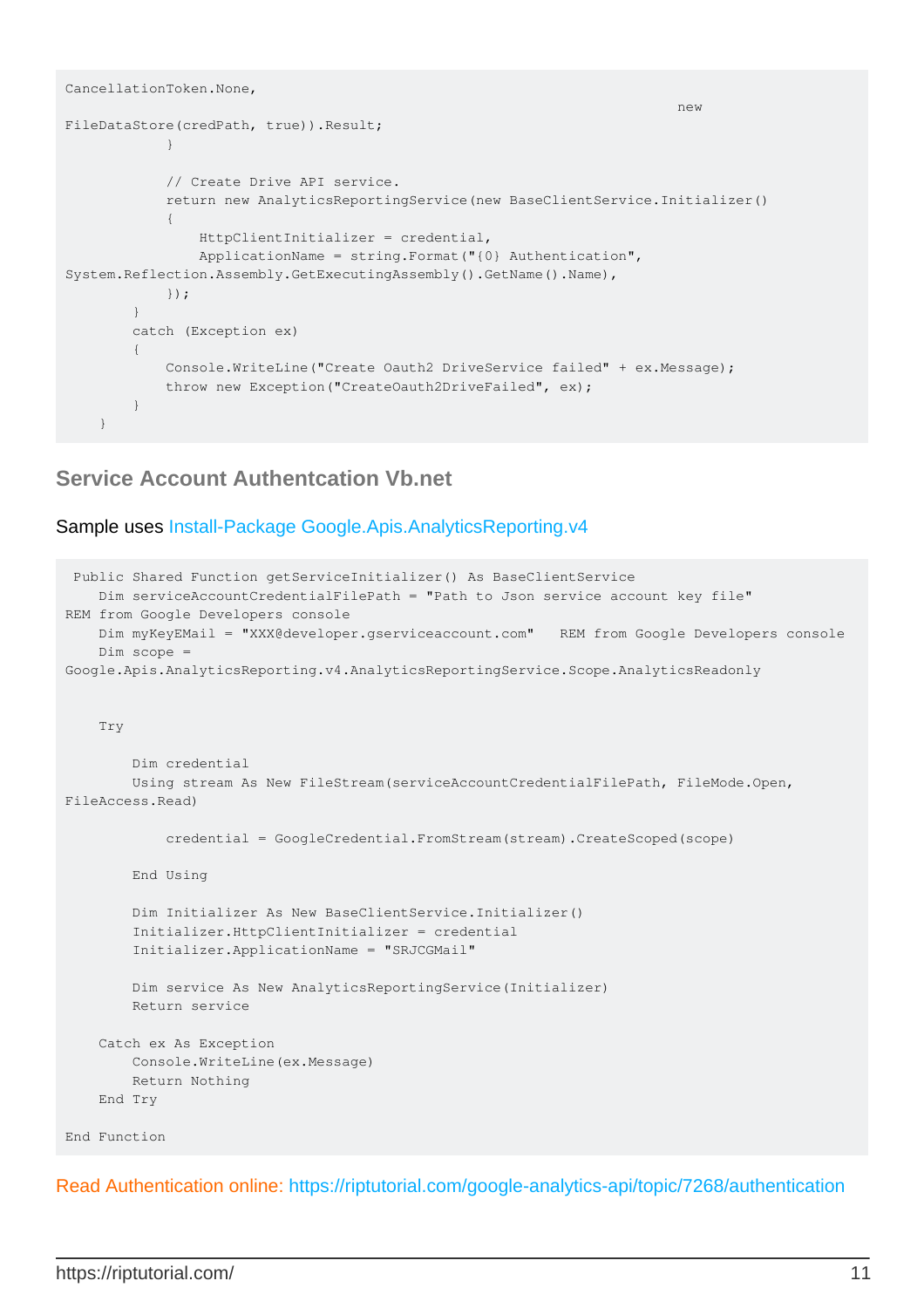## <span id="page-14-0"></span>**Chapter 3: Error Responses**

### <span id="page-14-1"></span>**Syntax**

- 400 invalidParameter Indicates that a request parameter has an invalid value.
- 400 badRequest Indicates that the query was invalid. E.g., parent ID was missing or the combination of dimensions or metrics requested was not valid.
- 403 insufficientPermissions Indicates that the user does not have sufficient permissions for the entity specified in the query.
- 403 dailyLimitExceeded Indicates that user has exceeded the daily quota (either per project or per view (profile)).
- 403 usageLimits.userRateLimitExceededUnreg Indicates that the application needs to be registered in the Google API Console.
- 403 userRateLimitExceeded Indicates that the user rate limit has been exceeded. The maximum rate limit is 10 qps per IP address.
- 403 rateLimitExceeded Indicates that the global or overall project rate limits have been exceeded. Retry using exponential back-off. You need to slow down the rate at which you are sending the requests.
- 403 quotaExceeded Indicates that the 10 concurrent requests per view (profile) in the Core Reporting API has been reached.
- 429 RESOURCE\_EXHAUSTED AnalyticsDefaultGroupCLIENT\_PROJECT-1d Indicates that the Requests per day per project quota has been exhausted.
- 429 RESOURCE\_EXHAUSTED AnalyticsDefaultGroupCLIENT\_PROJECT-100s Indicates that the Requests per 100 seconds per project quota has been exhausted.
- 429 RESOURCE\_EXHAUSTED AnalyticsDefaultGroupUSER-100s Indicates that the requests per 100 seconds per user per project quota has been exhausted.
- 429 RESOURCE\_EXHAUSTED DiscoveryGroupCLIENT\_PROJECT-100s Indicates that the discovery requests per 100 seconds quota has been exhausted.
- 500 internalServerError Unexpected internal server error occurred. Do not retry this query more than once.
- 503 backendError Server returned an error. Do not retry this query more than once.

### <span id="page-14-2"></span>**Parameters**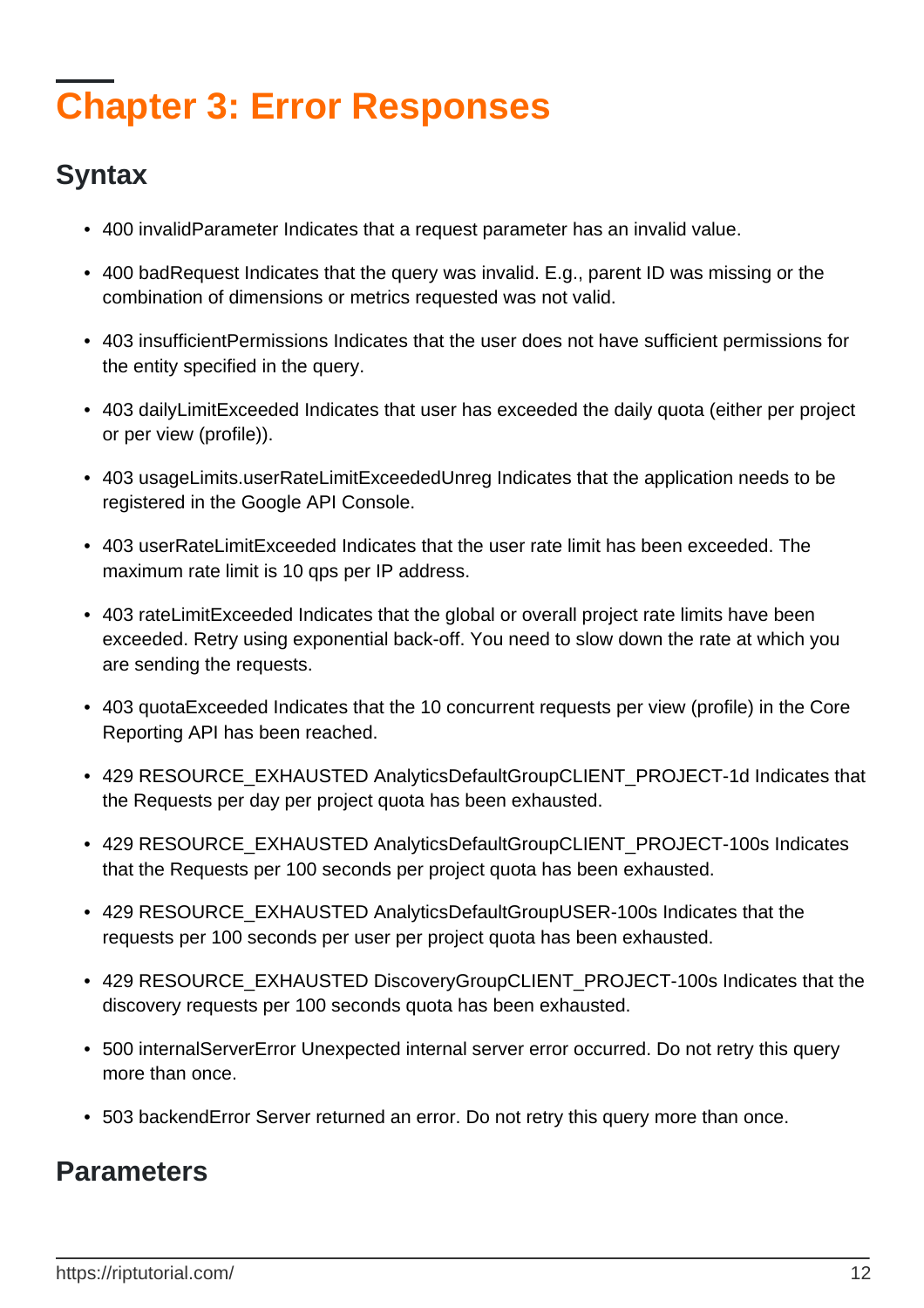| <b>Name</b>  | <b>Description</b>                                      |
|--------------|---------------------------------------------------------|
| domain       | Location of the error ex: global                        |
| reason       | Reason for the error                                    |
| message      | A message explaining the error and a possible solution. |
| locationType | The location type of the error ex: paramater            |
| Iocation     | The actual location of the error                        |

### <span id="page-15-0"></span>**Remarks**

If an request is successful, the API returns a 200 HTTP status code along with the requested data in the body of the response.

If an error occurs with a request, the API returns an HTTP status code and reason in the response based on the type of error. Additionally, the body of the response contains a detailed description of what caused the error.

### <span id="page-15-1"></span>**Examples**

### <span id="page-15-2"></span>**400 invalidParameter**

It is important to read the error response that is returned by the Google Analytics API server. In a lot of cases they can tell you exactly what is wrong.

```
400 invalidParameter
{
  "error": {
   "errors": [
\left\{\begin{array}{ccc} \end{array}\right. "domain": "global",
     "reason": "invalidParameter",
     "message": "Invalid value '-1' for max-results. Value must be within the range: [1,
1000]",
     "locationType": "parameter",
     "location": "max-results"
    }
  ],
   "code": 400,
   "message": "Invalid value '-1' for max-results. Value must be within the range: [1, 1000]"
 }
}
```
In this case the message:

```
"message": "Invalid value '-1' for max-results. Value must be within the range: [1,
1000]",
```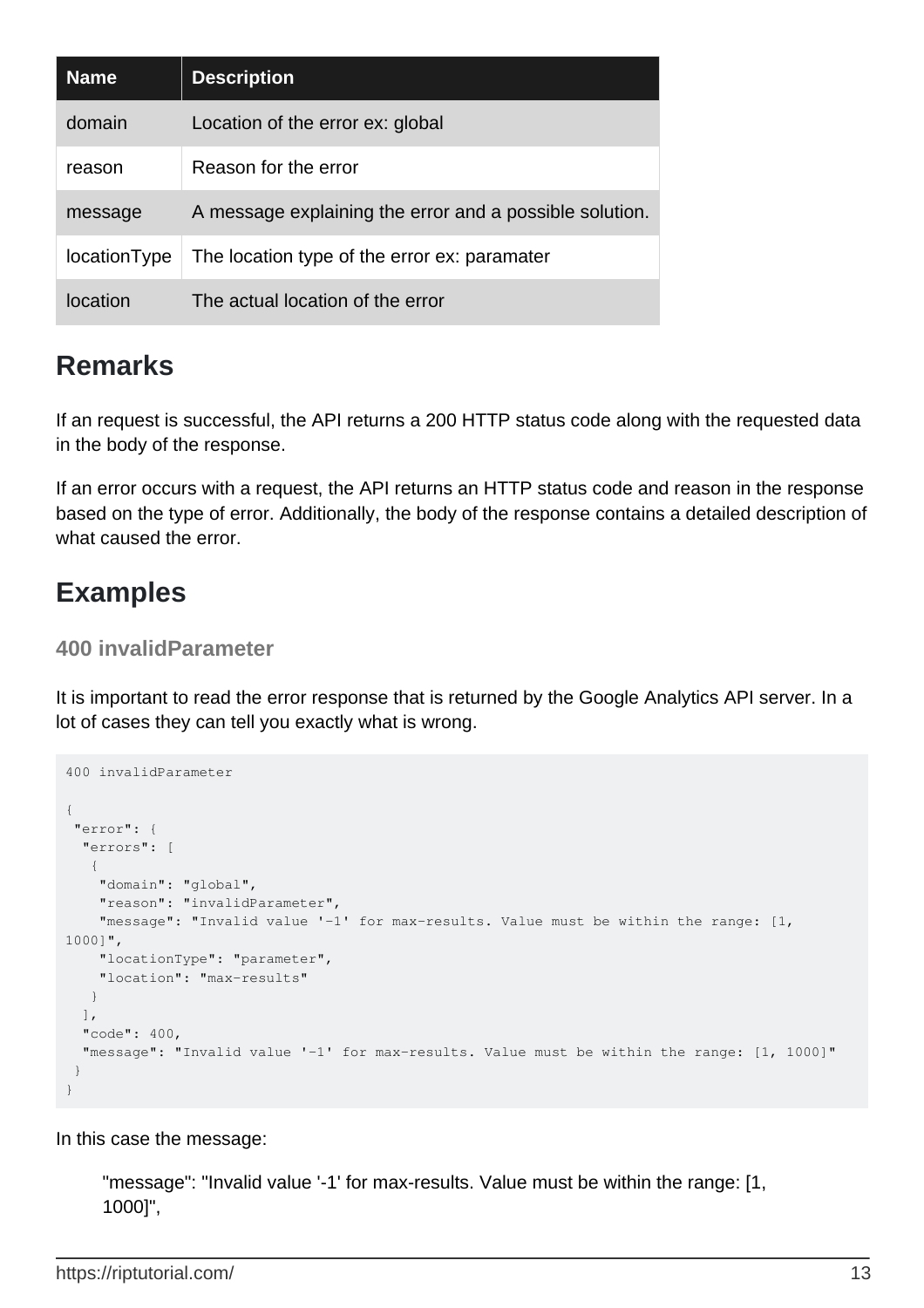Is telling us that we sent a -1 value for the parameter max-results which is not valid we can only send a value from 1-1000.

Read Error Responses online: [https://riptutorial.com/google-analytics-api/topic/7376/error](https://riptutorial.com/google-analytics-api/topic/7376/error-responses)[responses](https://riptutorial.com/google-analytics-api/topic/7376/error-responses)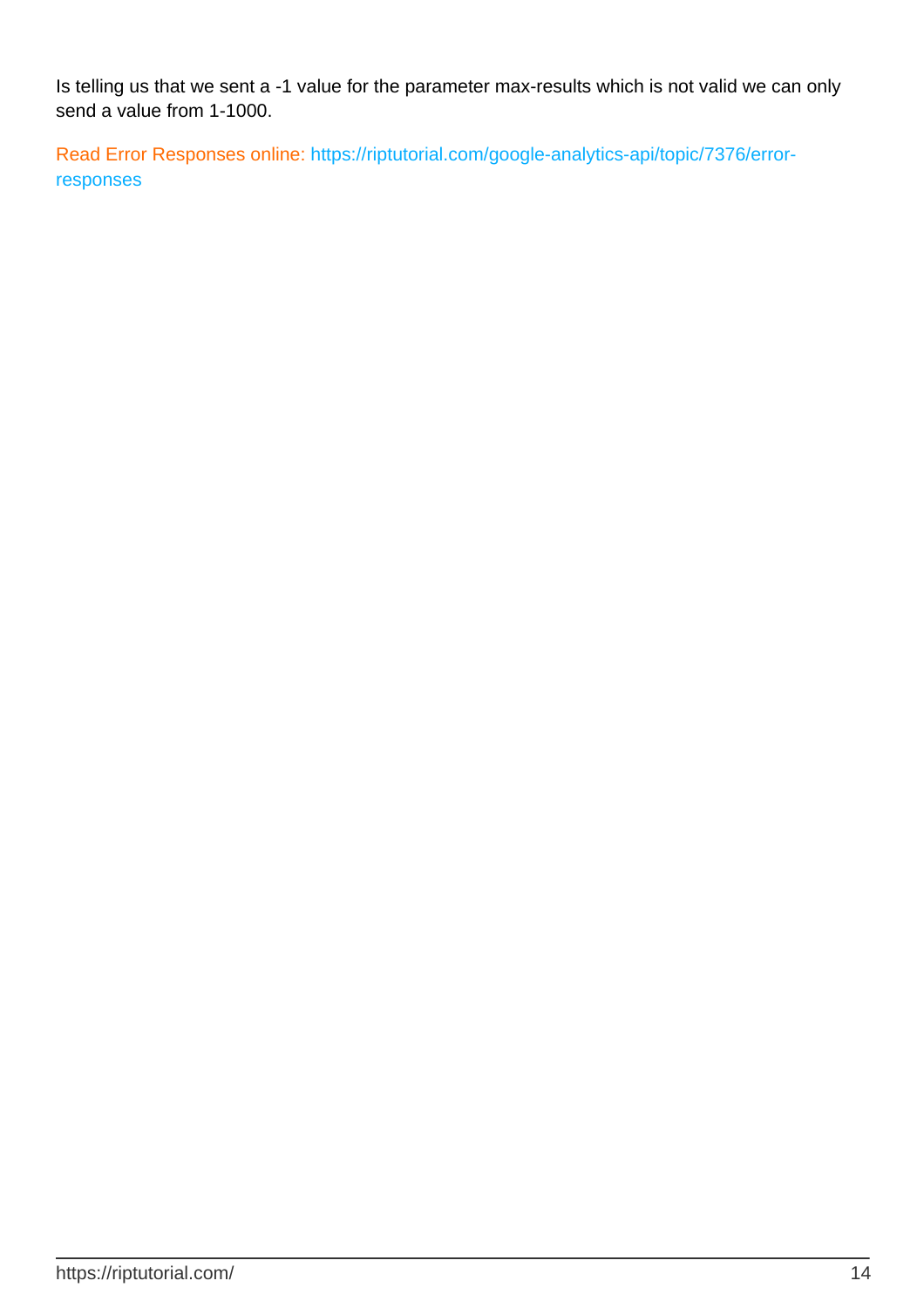## <span id="page-17-0"></span>**Chapter 4: Metadata api**

### <span id="page-17-1"></span>**Syntax**

- HTTP GET <https://www.googleapis.com/analytics/v3/metadata/> {reportType}/columns?key={APIKey}
- HTTP GET <https://www.googleapis.com/analytics/v3/metadata/> {reportType}/columns?access\_token={Access\_token}

### <span id="page-17-2"></span>**Parameters**

| <b>Parameter</b><br>∣ name | <b>Description</b>                                                                        |
|----------------------------|-------------------------------------------------------------------------------------------|
| reportType                 | Report type. Allowed Values: ga. Where ga corresponds to the Core<br><b>Reporting API</b> |

### <span id="page-17-3"></span>**Remarks**

The [Metadata API](https://developers.google.com/analytics/devguides/reporting/metadata/v3/) returns the list and attributes of columns (i.e. dimensions and metrics) exposed in the [Google Analytics reporting APIs](https://developers.google.com/analytics/devguides/reporting/core/v3/) (v2,v3 and v4). Attributes returned include UI name, description, segments support, and more.

You can use the Metadata API to:

- Automatically discover new columns
- Access all dimensions and metrics attributes for Google Analytics reporting APIs

This is the same list as is in the [Dimensions & Metrics Explorer](https://developers.google.com/analytics/devguides/reporting/core/dimsmets).

Note: Real-time and Multi-Channel Funnels dimensions and metrics are not currently available.

### <span id="page-17-4"></span>**Examples**

<span id="page-17-5"></span>**Rest Example**

Calls to the [Metadata API](https://developers.google.com/analytics/devguides/reporting/metadata/v3/) are with HTTP Get:

### **Using Public API Key**

GET<https://www.googleapis.com/analytics/v3/metadata/ga/columns?key=> {YOUR\_API\_KEY}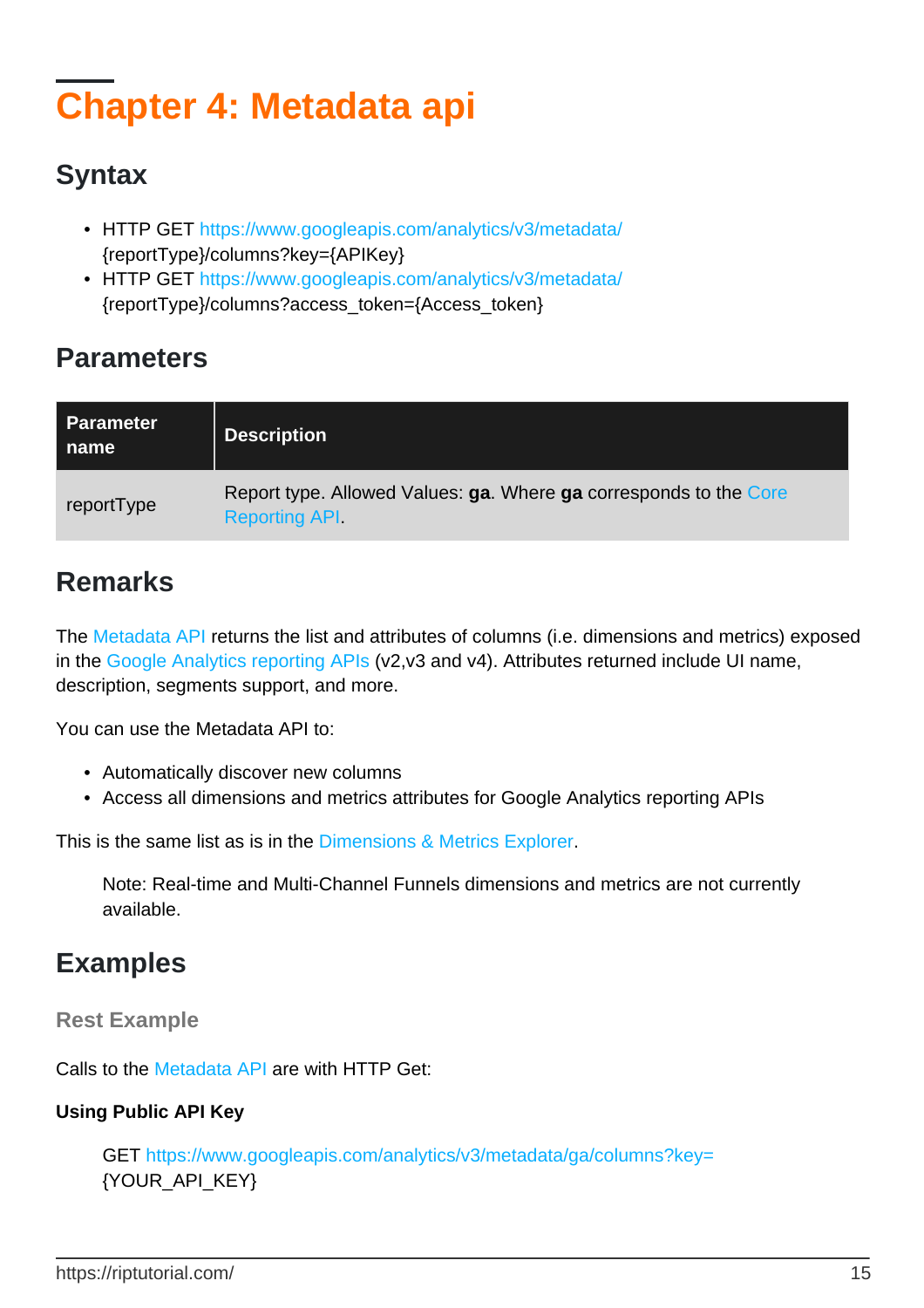#### **Using Access token from either Oauth2 or Service account authentication**

GET [https://www.googleapis.com/analytics/v3/metadata/ga/columns?access\\_token=](https://www.googleapis.com/analytics/v3/metadata/ga/columns?access_token=) {Authentcated\_Access\_Token}

#### <span id="page-18-0"></span>**Java example**

#### uses the [Java Client library](https://developers.google.com/api-client-library/java/)

```
/**
 * 1. Execute a Metadata Request
  * An application can request columns data by calling the list method on the Analytics service
object.
  * The method requires an reportType parameter that specifies the column data to retrieve.
 * For example, the following code requests columns for the ga report type.
 */
try {
   Columns results = getMetadata(analytics);
   // Success
} catch (GoogleJsonResponseException e) {
  // Catch API specific errors.
  handleApiError(e);
} catch (IOException e) {
   // Catch general parsing network errors.
   e.printStackTrace();
}
/**
  * 2. Print out the Columns data
  * The components of the result can be printed out as follows:
  */
private static Columns getMetadata(Analytics analytics) throws IOException {
   String reportType = "ga";
   return analytics.metadata()
      .columns()
      .list(reportType)
       .execute();
}
private static void printMetadataReport(Columns results) {
  System.out.println("Metadata Response Report");
  printReportInfo(results);
  printAttributes(results.getAttributeNames());
   printColumns(results.getItems());
}
private static void printReportInfo(Columns results) {
   System.out.println("## Metadata Report Info ##");
   System.out.println("Kind: " + results.getKind());
   System.out.println("Etag: " + results.getEtag());
   System.out.println("Total Results: " + results.getTotalResults());
   System.out.println();
}
```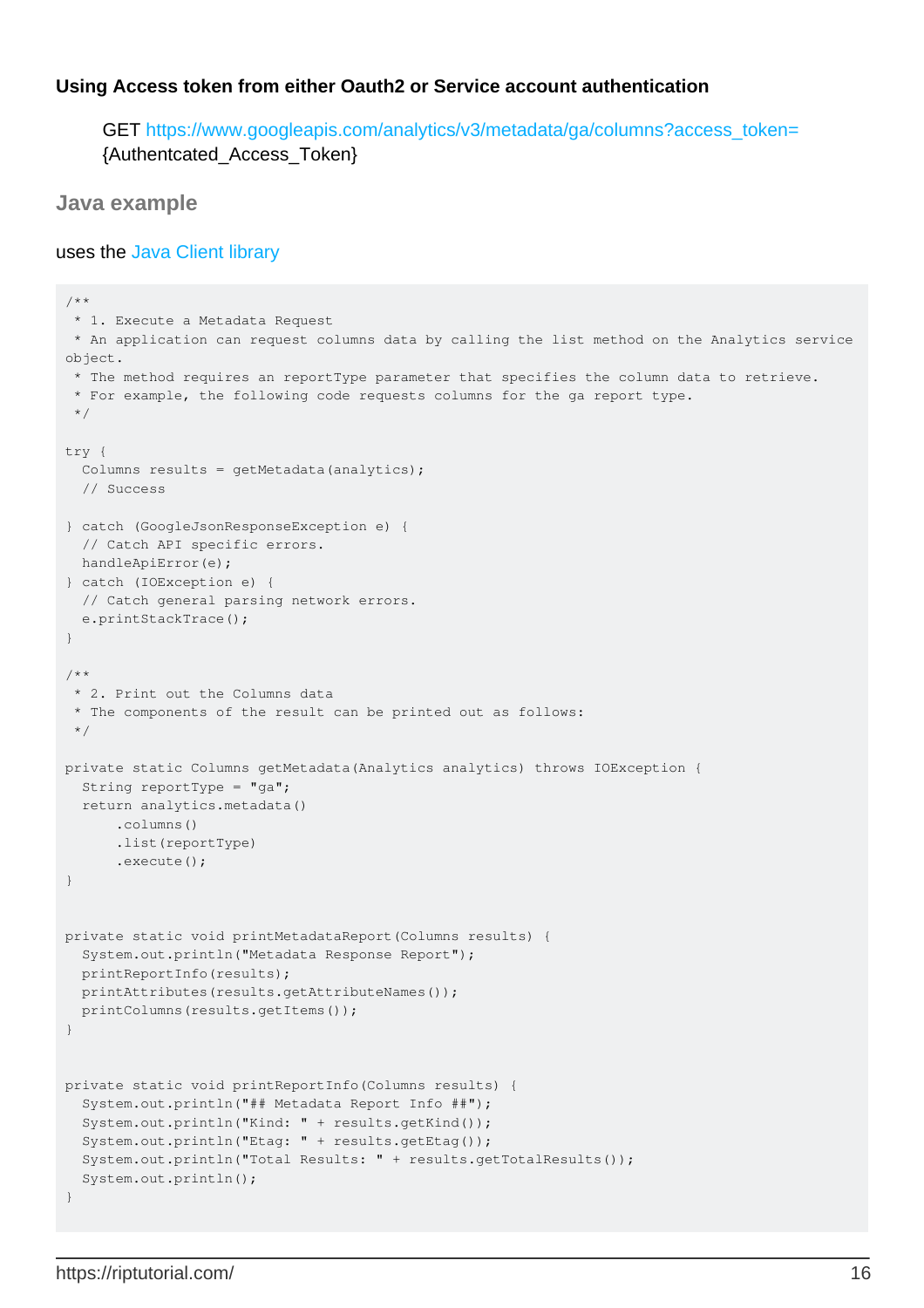```
private static void printAttributes(List<String> attributeNames) {
   System.out.println("## Attribute Names ##");
   for (String attribute : attributeNames) {
     System.out.println(attribute);
 }
}
private static void printColumns(List<Column> columns) {
   System.out.println("## Columns ##");
   for (Column column : columns) {
     System.out.println();
     System.out.println("Column ID: " + column.getId());
     System.out.println("Kind: " + column.getKind());
    Map<String, String> columnAttributes = column.getAttributes();
     for (Map.Entry<String, String> attribute: columnAttributes.entrySet()) {
      System.out.println(attribute.getKey() + ": " + attribute.getValue());
     }
   }
}
```
<span id="page-19-0"></span>Note: first version copied from [Metadata.list](https://developers.google.com/analytics/devguides/reporting/metadata/v3/reference/metadata/columns/list)

#### **PHP Example**

#### Uses the [PHP client library](https://github.com/google/google-api-php-client)

```
/**
  * 1. Execute a Metadata Request
 * An application can request columns data by calling the list method on the Analytics service
object.
  * The method requires an reportType parameter that specifies the column data to retrieve.
  * For example, the following code requests columns for the ga report type.
  */
try {
   $results = $analytics->metadata_columns->listMetadataColumns('ga');
   // Success
} catch (apiServiceException $e) {
   // Handle API service exceptions.
   $error = $e->getMessage();
}
/**
  * 2. Print out the Columns data
  * The components of the result can be printed out as follows:
  */
function printMetadataReport($results) {
  print '<h1>Metadata Report</h1>';
   printReportInfo($results);
  printAttributes($results);
```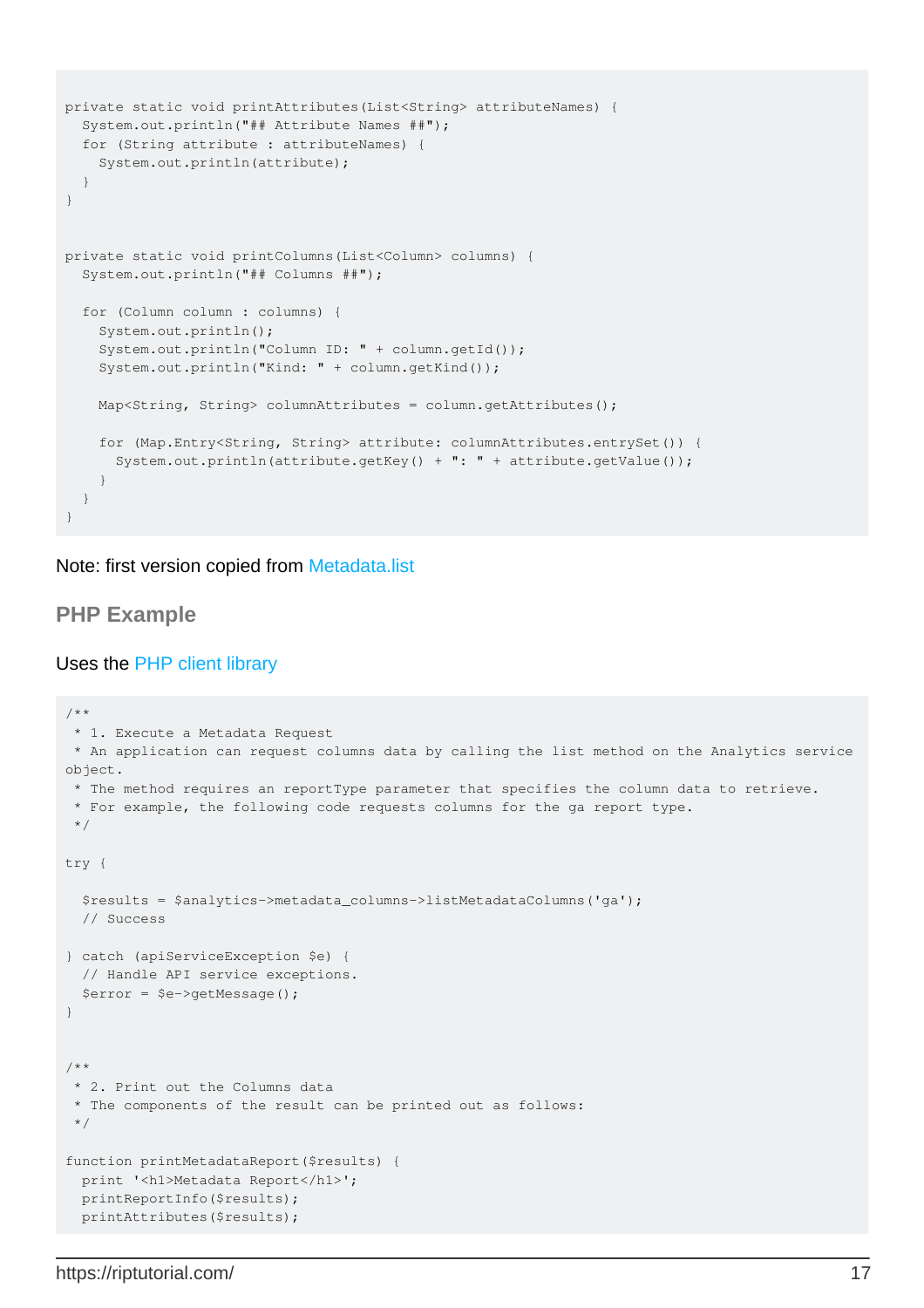```
 printColumns($results);
}
function printReportInfo(&$results) {
  $html = '<h2>Report Info</h2>';
  $html .= <<<HTML
<pre>
Kind = {$results->getKind()}
Etag = {$results->getEtag()}
Total Results = {$results->getTotalResults()}
</pre>
HTML;
  print $html;
}
function printAttributes(&$results) {
  $html = '<h2>Attribute Names</h2><ul>';
  $attributes = $results->getAttributeNames();
  foreach ($attributes as $attribute) {
    $html .= '<li>'. $attribute . '</li>';
  }
 $html = '</u>/ul>'; print $html;
}
function printColumns(&$results) {
  $columns = $results->getItems();
  if (count($columns) > 0) {
    $html = '<h2>Columns</h2>';
    foreach ($columns as $column) {
      $html .= '<h3>' . $column->getId() . '</h3>';
      $column_attributes = $column->getAttributes();
       foreach ($column_attributes as $name=>$value) {
       $html .= <<<HTML
<pre>
{$name}: {$value}
</pre>
HTML;
       }
    }
  } else {
    $html = '<p>No Results Found.</p>';
  }
  print $html;
}
```
<span id="page-20-0"></span>Note: original version copied from [metadata.list](https://developers.google.com/analytics/devguides/reporting/metadata/v3/reference/metadata/columns/list)

### **Python Example**

#### Uses the [Python client library](https://developers.google.com/api-client-library/python/)

```
# 1. Execute a Metadata Request
# An application can request columns data by calling the list method on the Analytics service
object.
# The method requires an reportType parameter that specifies the column data to retrieve.
```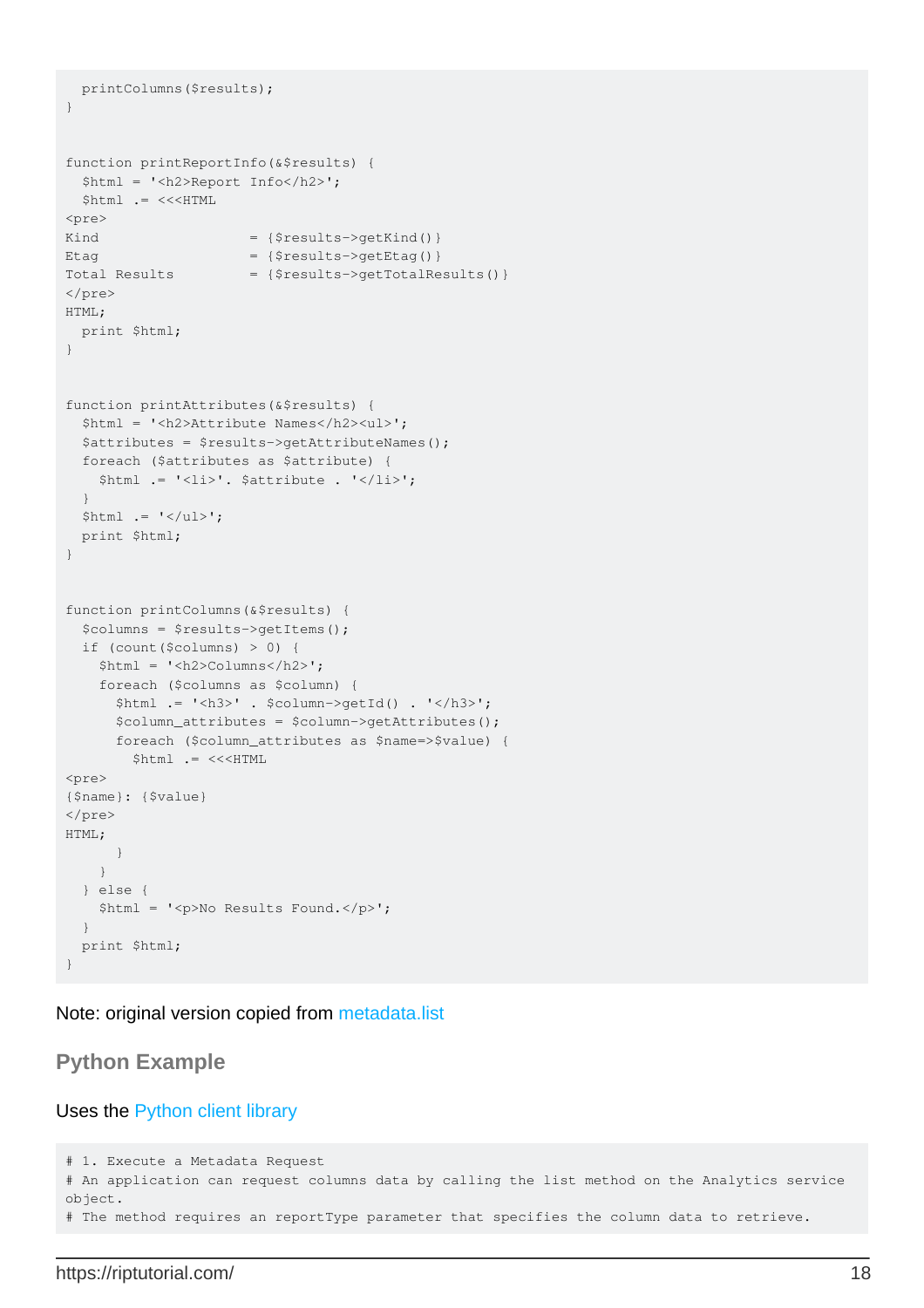```
# For example, the following code requests columns for the ga report type.
try:
  results = service.metadata().columns().list(reportType='ga').execute()
except TypeError, error:
   # Handle errors in constructing a query.
  print ('There was an error in constructing your query : %s' % error)
except HttpError, error:
   # Handle API errors.
  print ('Arg, there was an API error : %s : %s' %
          (error.resp.status, error._get_reason()))
# 2. Print out the Columns data
# The components of the result can be printed out as follows:
def print_metadata_report(results):
  print 'Metadata Response Report'
  print_report_info(results)
  print_attributes(results.get('attributeNames'))
  print_columns(results)
def print_report_info(columns):
  print "Metadata Report Info"
  if columns:
   print 'Kind = %s' % columns.get('kind')
   print 'Etag = %s' % columns.get('etag')
    print 'Total Results = %s' % columns.get('totalResults')
def print_attributes(attributes):
  if attributes:
    print 'Attribute Names:'
     for attribute in attributes:
      print attribute
def print_columns(columns_data):
  if columns_data:
    print 'Columns:'
    columns = columns_data.get('items', [])
    for column in columns:
      print
     print '%15s = %35s' % ('Column ID', column.get('id'))
      print '%15s = %35s' % ('Kind', column.get('kind'))
      column_attributes = column.get('attributes', [])
       for name, value in column_attributes.iteritems():
        print '%15s = %35s' % (name, value)
```
<span id="page-21-0"></span>Note: original version copied from [metadata.list](https://developers.google.com/analytics/devguides/reporting/metadata/v3/reference/metadata/columns/list)

#### **C# example**

Uses the [.Net Client library](https://github.com/google/google-api-dotnet-client)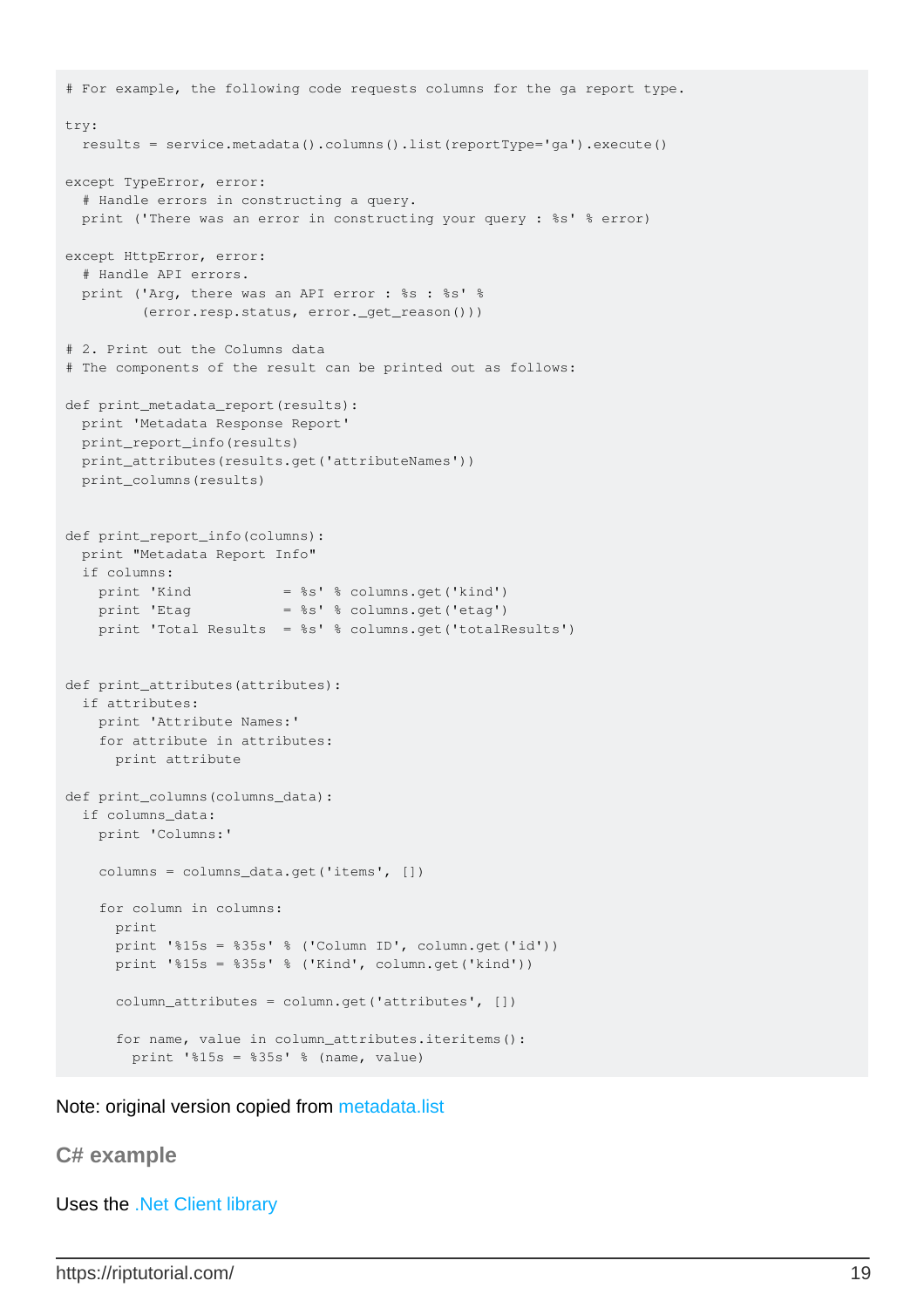PM> Install-Package Google.Apis.Analytics.v3

```
var metadataService = new AnalyticsMetaDataService(new BaseClientService.Initializer()
\left\{ \begin{array}{cc} 0 & 0 & 0 \\ 0 & 0 & 0 \\ 0 & 0 & 0 \\ 0 & 0 & 0 \\ 0 & 0 & 0 \\ 0 & 0 & 0 \\ 0 & 0 & 0 \\ 0 & 0 & 0 \\ 0 & 0 & 0 \\ 0 & 0 & 0 \\ 0 & 0 & 0 & 0 \\ 0 & 0 & 0 & 0 \\ 0 & 0 & 0 & 0 \\ 0 & 0 & 0 & 0 & 0 \\ 0 & 0 & 0 & 0 & 0 \\ 0 & 0 & 0 & 0 & 0 \\ 0 & 0 & 0 & 0 & 0 & 0 \\ 0 & 0 & 0 & 0 & 0 & 0 \\ 0 ApiKey = {Public API KEY},
                                      ApplicationName = "Metadata api",
                             });
var result = Service.Metadata.Columns.List("ga").Execute();
```
Read Metadata api online:<https://riptutorial.com/google-analytics-api/topic/7297/metadata-api>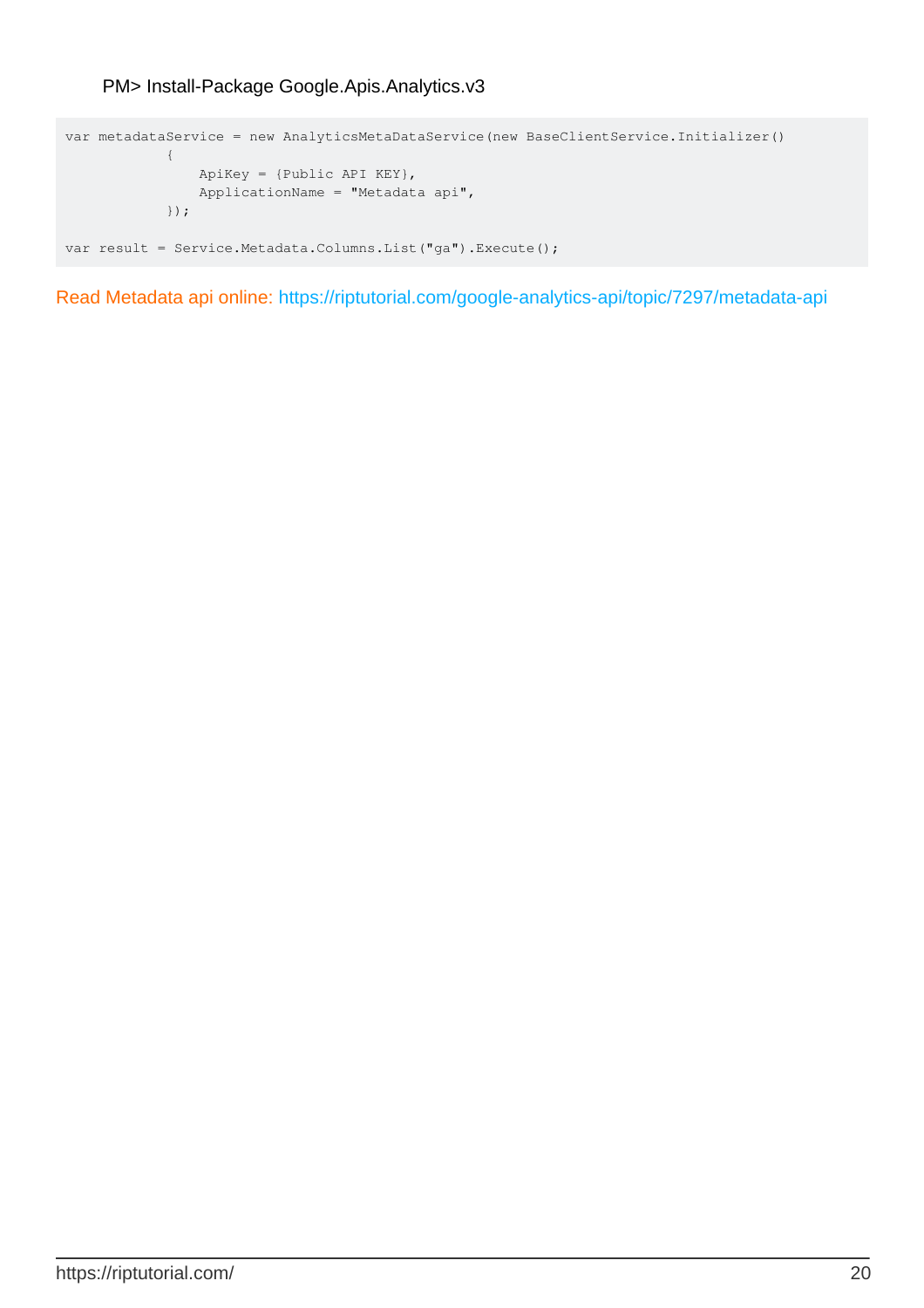## <span id="page-23-0"></span>**Chapter 5: Real-time API**

### <span id="page-23-1"></span>**Syntax**

- GET [https://www.googleapis.com/analytics/v3/data/realtime?ids=\[Analytics](https://www.googleapis.com/analytics/v3/data/realtime?ids=%5BAnalytics) view Id]&metrics=[Real-time metrics]&access\_token=[Access\_token\_from\_Authentcation]
- GET [https://www.googleapis.com/analytics/v3/data/realtime?ids=\[Analytics](https://www.googleapis.com/analytics/v3/data/realtime?ids=%5BAnalytics) view Id]&metrics=[Real-time metrics]&dimensions=[Real-time metrics]&access\_token=[Access\_token\_from\_Authentcation]

### <span id="page-23-2"></span>**Parameters**

| (Required)<br><b>Parameter</b><br>name | <b>Description</b>                                                                                                                                                                                            |
|----------------------------------------|---------------------------------------------------------------------------------------------------------------------------------------------------------------------------------------------------------------|
| ids                                    | Unique table ID for retrieving Analytics data. Table ID is of the form<br>ga:XXXX, where XXXX is the Analytics view (profile) ID.                                                                             |
| metrics                                | A comma-separated list of Analytics metrics. E.g., 'rt:activeUsers'. At least<br>one metric must be specified.                                                                                                |
| (Optional)<br><b>Parameter</b><br>name | <b>Description</b>                                                                                                                                                                                            |
| dimensions                             | A comma-separated list of real-time dimensions. E.g., 'rt:medium,rt:city'.                                                                                                                                    |
| filters                                | A comma-separated list of dimension or metric filters to be applied to real-<br>time data.                                                                                                                    |
| max-results                            | The maximum number of entries to include in this feed.                                                                                                                                                        |
| sort                                   | A comma-separated list of dimensions or metrics that determine the sort<br>order for real-time data.                                                                                                          |
| (Standard)<br><b>Parameter</b><br>name | <b>Description</b>                                                                                                                                                                                            |
| callback                               | Name of the JavaScript callback function that handles the response. Used in<br>JavaScript JSON-P requests.                                                                                                    |
| prettyPrint                            | Returns the response in a human-readable format if true. Default value: true.<br>When this is false, it can reduce the response payload size, which might lead<br>to better performance in some environments. |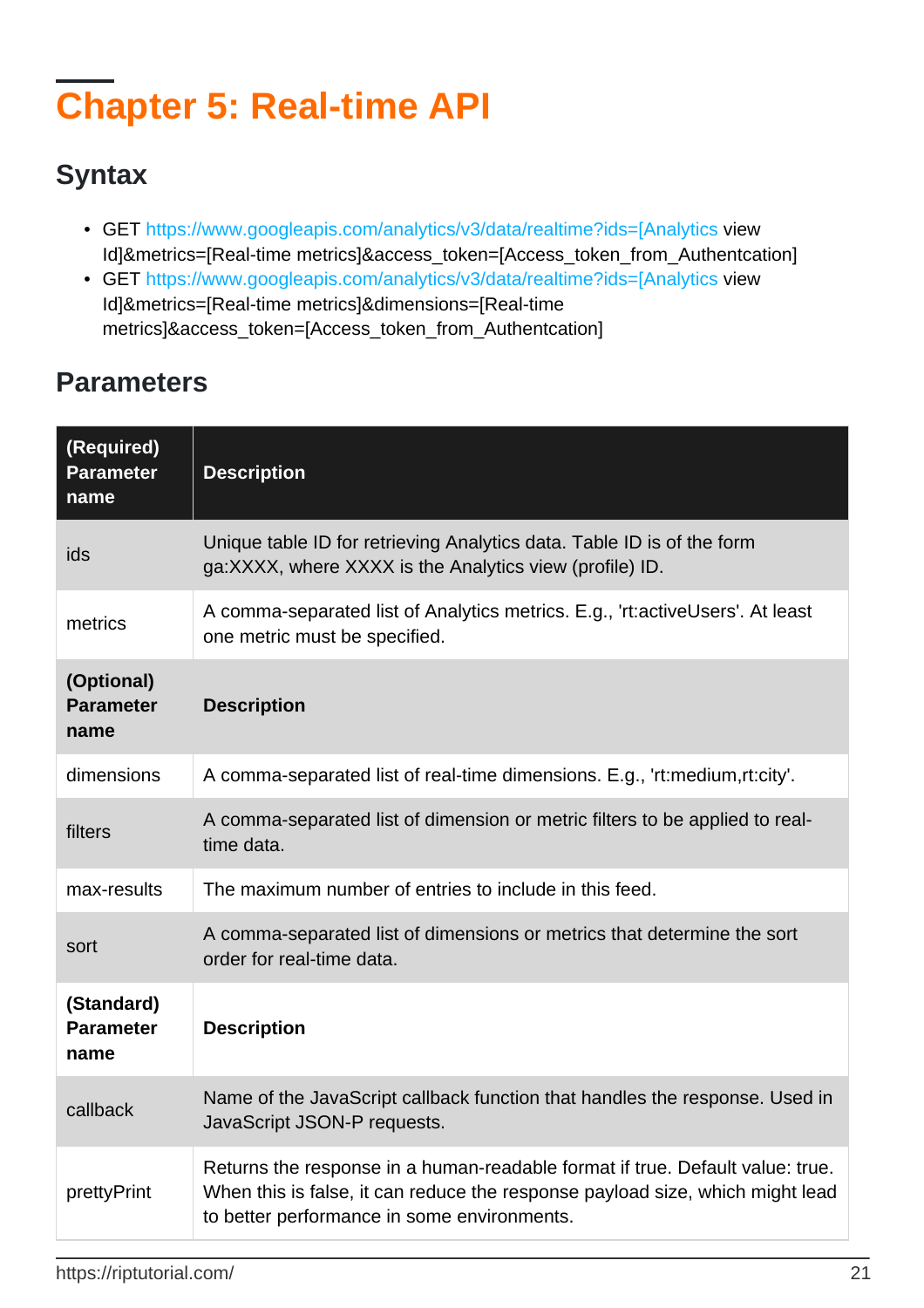| (Required)<br><b>Parameter</b><br>name | <b>Description</b>                                                                                                                                                                                                                                                                                                                                                                                                      |
|----------------------------------------|-------------------------------------------------------------------------------------------------------------------------------------------------------------------------------------------------------------------------------------------------------------------------------------------------------------------------------------------------------------------------------------------------------------------------|
| quotaUser                              | Lets you enforce per-user quotas from a server-side application even in<br>cases when the user's IP address is unknown. This can occur, for example,<br>with applications that run cron jobs on App Engine on a user's behalf. You<br>can choose any arbitrary string that uniquely identifies a user, but it is limited<br>to 40 characters. Overrides userlp if both are provided. Learn more about<br>capping usage. |
| userlp                                 | Lets you enforce per-user quotas when calling the API from a server-side<br>application. Learn more about capping usage.                                                                                                                                                                                                                                                                                                |

### <span id="page-24-0"></span>**Remarks**

**The Real Time Reporting API, in limited beta, is available for developer preview only. [Sign up](https://docs.google.com/forms/d/e/1FAIpQLSc9OpoDGB3tBD7oy1OG9fyum8KBIxs-2ihPCsHp13WTnM-SSQ/viewform) to access the API.**

The [Real Time Reporting API](https://developers.google.com/analytics/devguides/reporting/realtime/v3/) enables you to request real time data—for example, real time activity on your property—for an authenticated user.

You can use the Real Time Reporting API to:

- Display active viewers of a page and create a sense of urgency for users looking at an item with finite inventory.
- Display the most popular content such as the top 10 active pages.
- Create and display a real time dashboard.

### **Authorization**

Calls to the Google Analytics Real-time API requires authorization with at least one of the following scopes (read more about authentication and authorization).

| Scope                                              | access granted                                                                                           |
|----------------------------------------------------|----------------------------------------------------------------------------------------------------------|
| https://www.googleapis.com/auth/analytics          | <b>Full access to Google Analytics</b><br>accounts up to the level of the<br>authenticated users access. |
| https://www.googleapis.com/auth/analytics.readonly | Read only access to the Authenticated<br>users Google Analytics accounts                                 |

### <span id="page-24-1"></span>**Examples**

### <span id="page-24-2"></span>**PHP Example**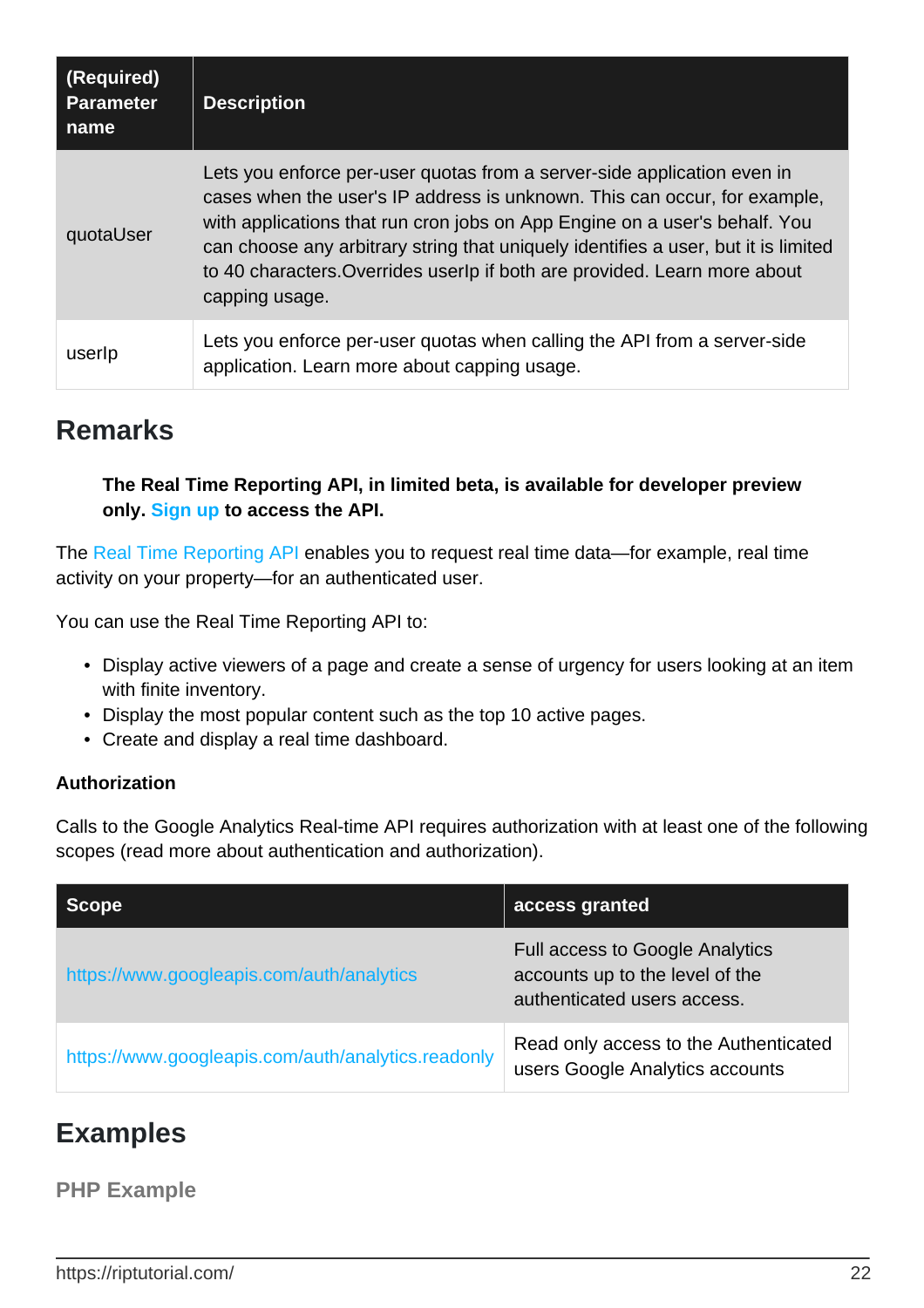#### Uses the [PHP client library](https://github.com/google/google-api-php-client)

```
/**
 * 1.Create and Execute a Real Time Report
 * An application can request real-time data by calling the get method on the Analytics
service object.
  * The method requires an ids parameter which specifies from which view (profile) to retrieve
data.
  * For example, the following code requests real-time data for view (profile) ID 56789.
 */
$optParams = array(
    'dimensions' => 'rt:medium');
try {
   $results = $analytics->data_realtime->get(
       'ga:56789',
       'rt:activeUsers',
       $optParams);
   // Success.
} catch (apiServiceException $e) {
  // Handle API service exceptions.
  $error = $e->getMessage();
}
/**
  * 2. Print out the Real-Time Data
  * The components of the report can be printed out as follows:
 */
function printRealtimeReport($results) {
  printReportInfo($results);
  printQueryInfo($results);
   printProfileInfo($results);
  printColumnHeaders($results);
  printDataTable($results);
   printTotalsForAllResults($results);
}
function printDataTable(&$results) {
   if (count($results->getRows()) > 0) {
     $table .= '<table>';
     // Print headers.
    $table := '\text{str}>';
     foreach ($results->getColumnHeaders() as $header) {
       $table .= '<th>' . $header->name . '</th>';
     }
    $table .= \frac{1}{\sqrt{t}} // Print table rows.
     foreach ($results->getRows() as $row) {
       $table .= '<tr>';
         foreach ($row as $cell) {
           $table .= '<td>'
                   . htmlspecialchars($cell, ENT_NOQUOTES)
                  . ' </td>';
         }
      $table .= \frac{1}{x} }
```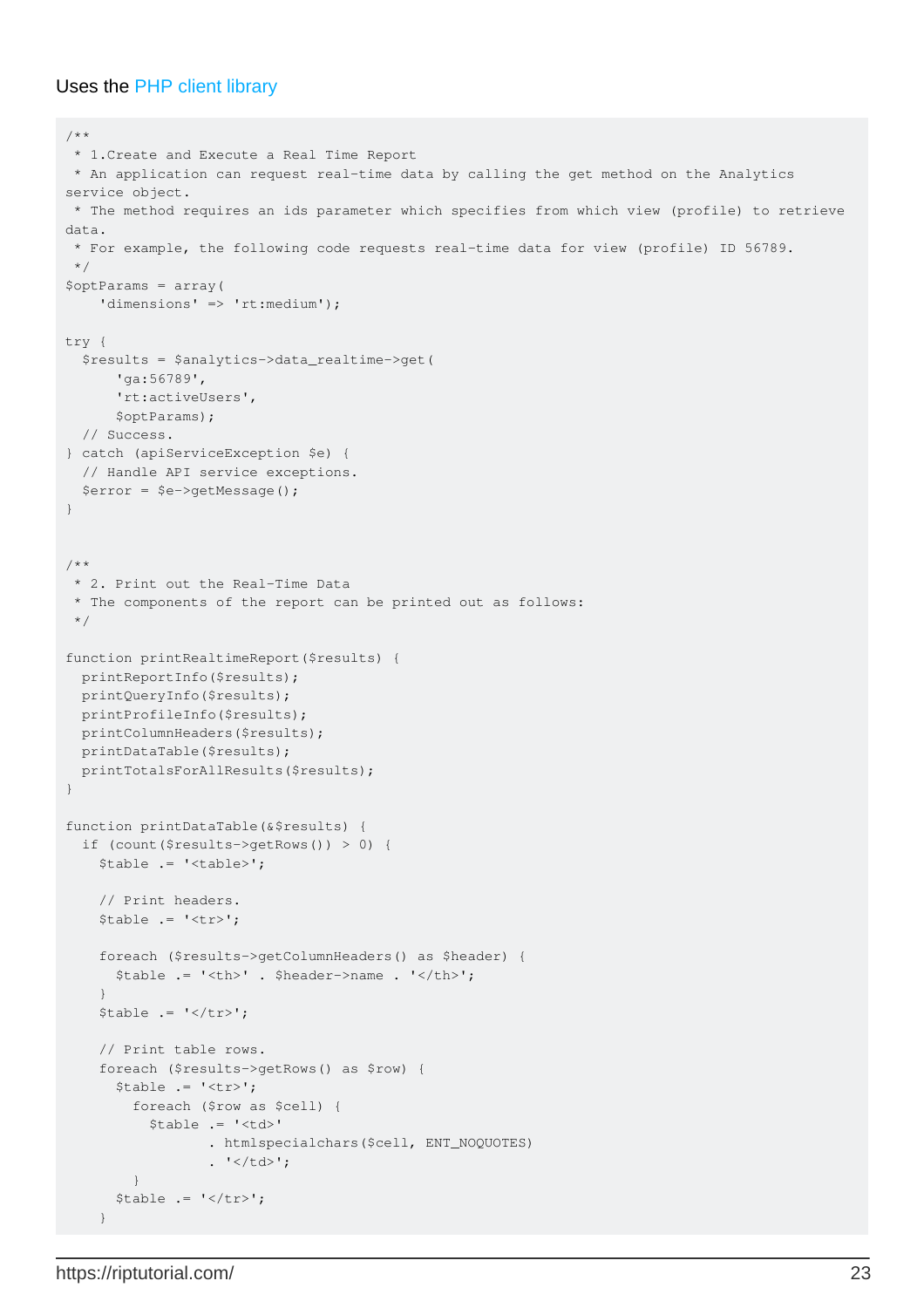```
 $table .= '</table>';
   } else {
    $table .= '<p>No Results Found.</p>';
   }
   print $table;
}
function printColumnHeaders(&$results) {
 $html = '';
   $headers = $results->getColumnHeaders();
   foreach ($headers as $header) {
    $html .= <<<HTML
<pre>
Column Name = {Sheader->getName() }Column Type = {Sheader - %getColumnType() }Column Data Type = {\{\text{Sheader} \text{--} \text{getDataType}\}}</pre>
HTML;
  }
  print $html;
}
function printQueryInfo(&$results) {
  $query = $results->getQuery();
 $html = <<HTM<pre>
Ids = { {query->getIds() }Metrics = {$query->getMetrics()}
Dimensions = {$query->getDimensions()}
Sort = {$query->getSort()}
Filters = {$query->getFilters()}
Max Results = {$query->getMax_results()}
</pre>
HTML;
  print $html;
}
function printProfileInfo(&$results) {
  $profileInfo = $results->getProfileInfo();
 $html = <<HTM<pre>
Account ID = {$profileInfo->getAccountId()}
Web Property ID = {\text{SprofileInfo->qetWebPropertyId()}}Internal Web Property ID = {$profileInfo->getInternalWebPropertyId()}
Profile ID = {$profileInfo->getProfileId()}
Profile Name = {$profileInfo->getProfileName()}
Table ID = {$profileInfo->getTableId()}
</pre>
HTML;
  print $html;
}
function printReportInfo(&$results) {
 $html = <<HTML <pre>
Kind = { {$results->qetKind() }
```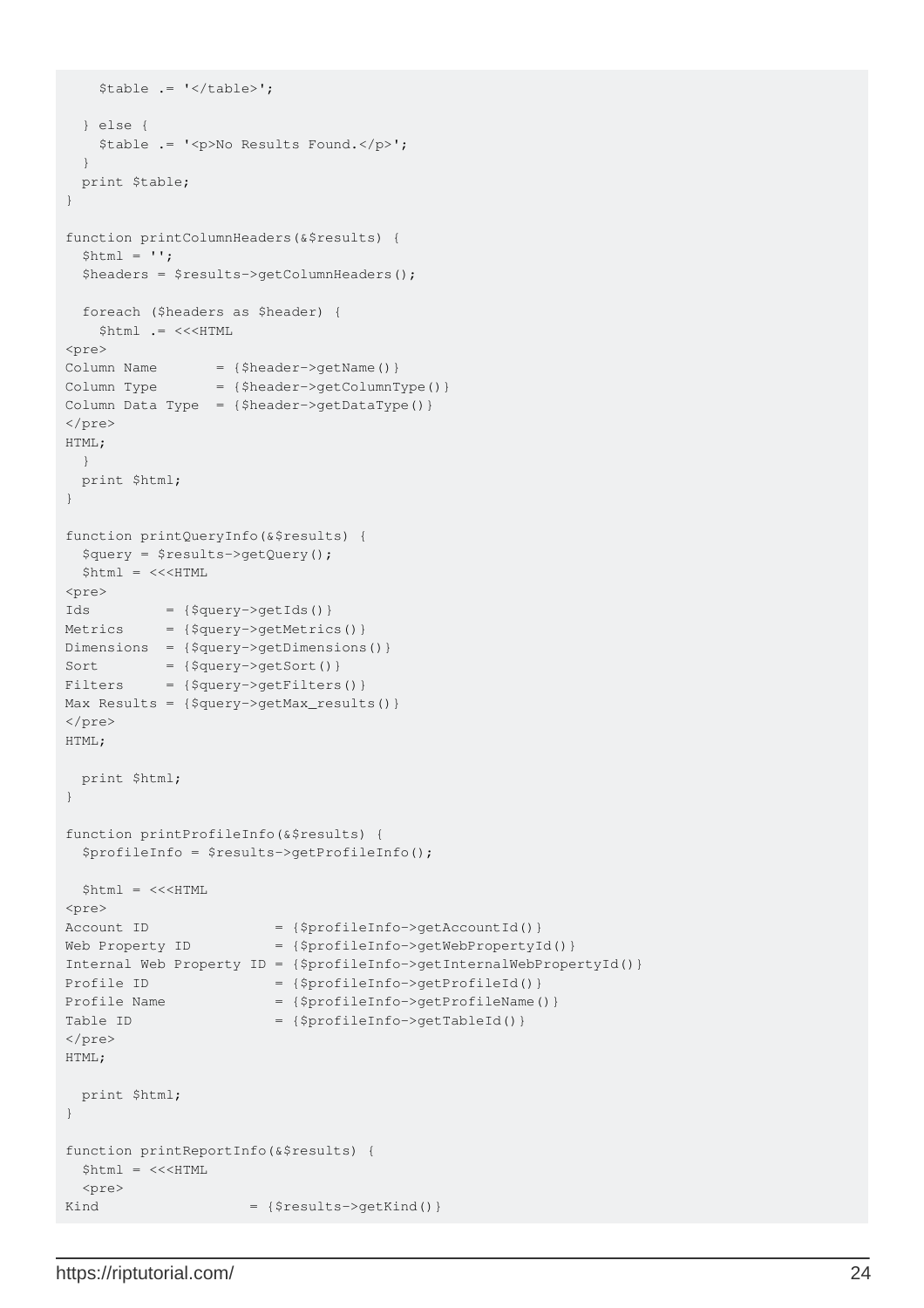```
ID = {\frac{\text{Sresults} - \text{SgetId}}{\text{I}}Self Link = {$results->getSelfLink()}
Total Results = {\frac{\text{S}results - \text{S}g_t}{\text{S}t}}</pre>
HTML;
  print $html;
}
function printTotalsForAllResults(&$results) {
  $totals = $results->getTotalsForAllResults();
  foreach ($totals as $metricName => $metricTotal) {
    $html .= "Metric Name = $metricName\n";
    $html .= "Metric Total = $metricTotal";
   }
  print $html;
}
```
Original version coped from official [documentation](https://developers.google.com/analytics/devguides/reporting/realtime/v3/reference/data/realtime/get)

Read Real-time API online:<https://riptutorial.com/google-analytics-api/topic/7305/real-time-api>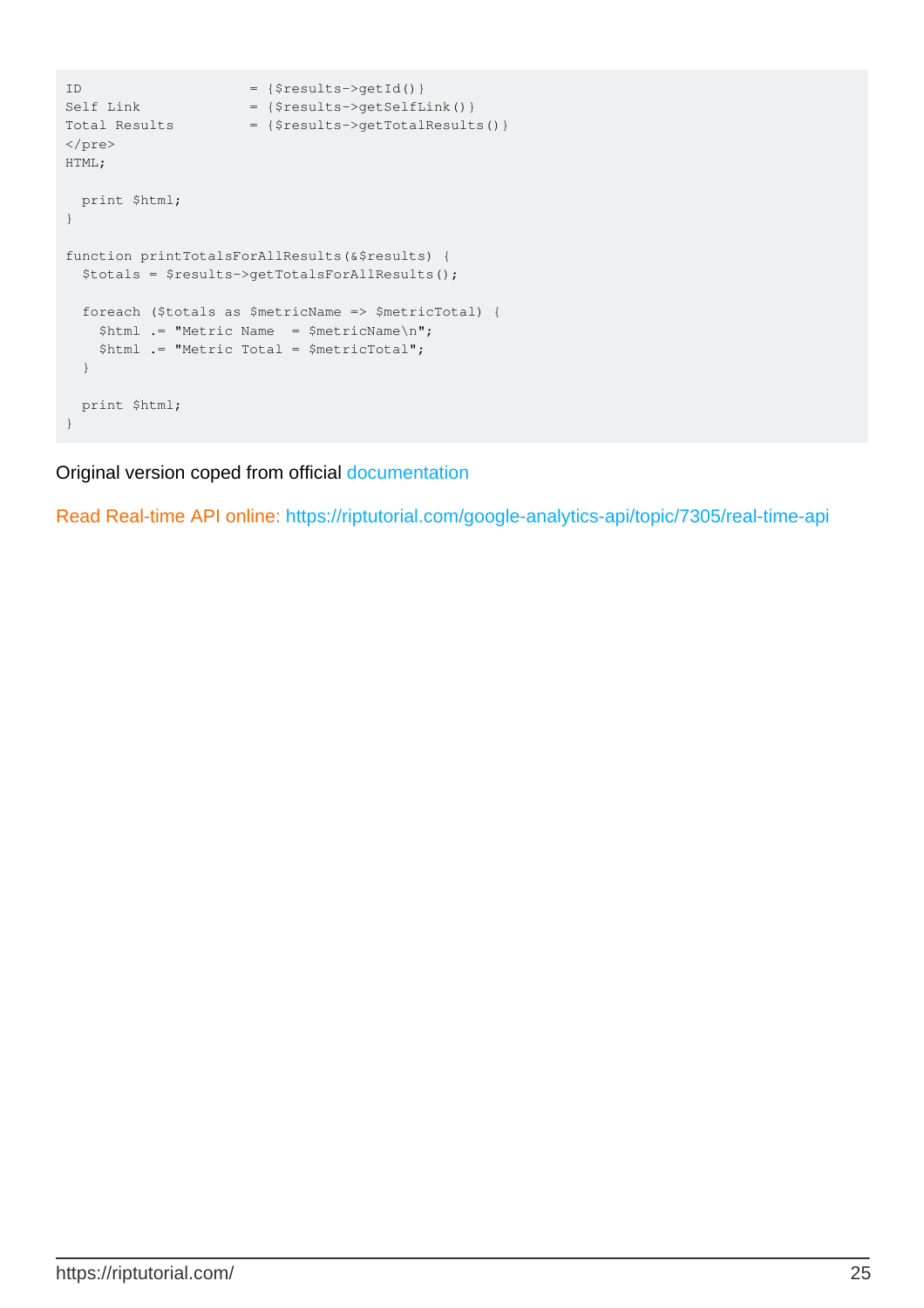## <span id="page-28-0"></span>**Chapter 6: Reporting API (Analytics v4)**

### <span id="page-28-1"></span>**Remarks**

The [Google Analytics Reporting API V4](https://developers.google.com/analytics/devguides/reporting/core/v4/) is the most advanced programmatic method to access report data in [Google Analytics](https://analytics.google.com/analytics/web). With the Google Analytics Reporting API, you can:

- Build custom dashboards to display [Google Analytics](https://analytics.google.com/analytics/web) data.
- Automate complex reporting tasks to save time.
- Integrate your [Google Analytics](https://analytics.google.com/analytics/web) data with other business applications.

#### **Features**

[Google Analytics](https://analytics.google.com/analytics/web) is built upon a powerful data reporting infrastructure. The Google Analytics Reporting API V4 gives you access to the power of the [Google Analytics](https://analytics.google.com/analytics/web) platform. The API provides these key features:

- Metric expressions: The API allows you to request not only built-in metrics but also combination of metrics expressed in mathematical operations. For example, you can use the expression ga:goal1completions/ga:sessions to request the goal completions per number of sessions.
- Multiple date ranges: The API allows you in a single request to get data in two date ranges.
- Cohorts and Lifetime value: The API has a rich vocabulary to request Cohort and Lifetime value reports.
- Multiple segments: The API enables you to get multiple segments in a single request.

### <span id="page-28-2"></span>**Examples**

<span id="page-28-3"></span>**Single report Example using Oauth2 C#**

This example uses the official Google .net Client library.

PM> [Install-Package Google.Apis.AnalyticsReporting.v4](https://www.nuget.org/packages/Google.Apis.AnalyticsReporting.v4/)

**Authorization** Requires one of the following OAuth scopes:

- <https://www.googleapis.com/auth/analytics.readonly>
- <https://www.googleapis.com/auth/analytics>

### **Oauth2**

```
// These are the scopes of permissions you need.
string[] scopes = new string[] { AnalyticsReportingService.Scope.AnalyticsReadonly }; //
View your Google Analytics Data
UserCredential credential;
using (var stream = new FileStream(clientSecretJson, FileMode.Open, FileAccess.Read))
```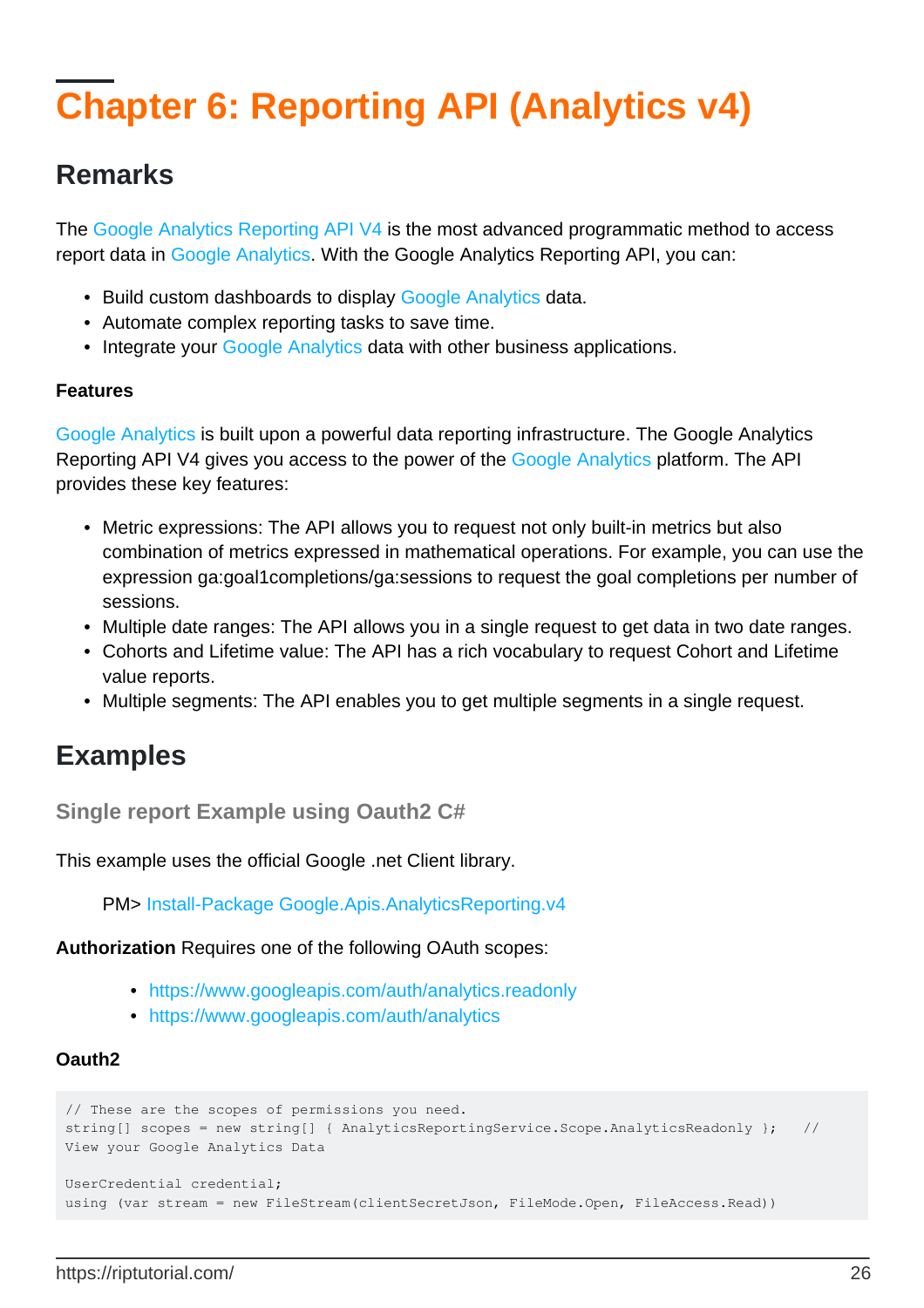```
{
      string credPath =
System.Environment.GetFolderPath(System.Environment.SpecialFolder.Personal);
      credPath = Path.Combine(credPath, ".credentials/",
System.Reflection.Assembly.GetExecutingAssembly().GetName().Name);
      // Requesting Authentication or loading previously stored authentication for userName
     credential =
GoogleWebAuthorizationBroker.AuthorizeAsync(GoogleClientSecrets.Load(stream).Secrets,
          scopes,
        userName,
         CancellationToken.None,
         new FileDataStore(credPath, true)).Result;
}
// Create Reporting API service.
var service = new AnalyticsReportingService(new BaseClientService.Initializer()
\left\{ \begin{array}{cc} 0 & 0 & 0 \\ 0 & 0 & 0 \\ 0 & 0 & 0 \\ 0 & 0 & 0 \\ 0 & 0 & 0 \\ 0 & 0 & 0 \\ 0 & 0 & 0 \\ 0 & 0 & 0 \\ 0 & 0 & 0 \\ 0 & 0 & 0 \\ 0 & 0 & 0 & 0 \\ 0 & 0 & 0 & 0 \\ 0 & 0 & 0 & 0 \\ 0 & 0 & 0 & 0 & 0 \\ 0 & 0 & 0 & 0 & 0 \\ 0 & 0 & 0 & 0 & 0 \\ 0 & 0 & 0 & 0 & 0 & 0 \\ 0 & 0 & 0 & 0 & 0 & 0 \\ 0 HttpClientInitializer = credential,
                   ApplicationName = string.Format("{0} Authentication",
System.Reflection.Assembly.GetExecutingAssembly().GetName().Name),
                  });
```
#### **Reporting Request**

```
// Create the DateRange object.
DateRange June2015 = new DateRange() { StartDate = "2015-01-01", EndDate = "2015-06-30" };
DateRange June2016 = new DateRange() { StartDate = "2016-01-01", EndDate = "2016-06-30" };
List<DateRange> dateRanges = new List<DateRange>() { June2016, June2015 };
// Create the ReportRequest object.
// This should have a large number of rows
ReportRequest reportRequest = new ReportRequest
{
    ViewId = ConfigurationManager.AppSettings["GoogleAnaltyicsViewId"],
    DateRanges = dateRanges,
    Dimensions = new List<Dimension>() { new Dimension() { Name = "ga:date" }, new Dimension()
{ Name = "ga:usertype" } },
    Metrics = new List<Metric>() { new Metric() { Expression= "ga:users" }, new Metric() {
Expression = "ga: sessions" } },
   PageSize = 1000,
};
List<ReportRequest> requests = new List<ReportRequest>();
requests.Add(reportRequest);
var getReport = new GetReportsRequest() { ReportRequests = requests };
var response = service.Reports.BatchGet(getReport).Execute();
```
### <span id="page-29-0"></span>**Single Report Example Rest**

API requests are HTTP POST with the access token attached at the end of the API end point.

Authorization Requires one of the following OAuth scopes:

• <https://www.googleapis.com/auth/analytics.readonly>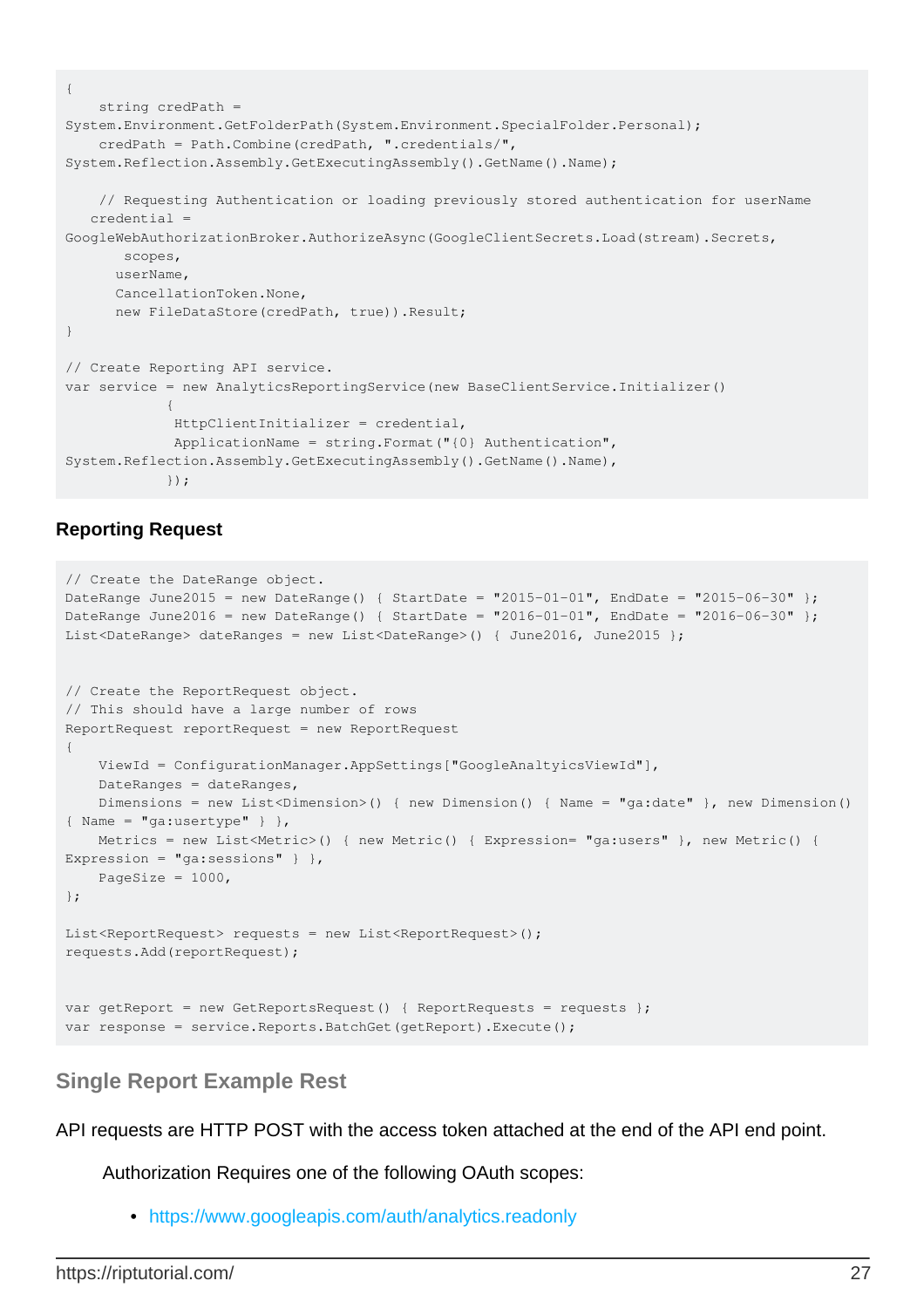• <https://www.googleapis.com/auth/analytics>

Note when posting the data use ContentType = "application/Json";

```
https://analyticsreporting.googleapis.com/v4/reports:batchGet?Access_token={from auth}
{
   "reportRequests":[
   {
     "viewId":"XXXX",
     "dateRanges":[
      {
         "startDate":"2015-06-15",
        "endDate":"2015-06-30"
      }],
     "metrics":[
       {
        "expression":"ga:sessions"
       }],
     "dimensions": [
       {
         "name":"ga:browser"
      }]
     }]
}
```
Read Reporting API (Analytics v4) online: [https://riptutorial.com/google-analytics](https://riptutorial.com/google-analytics-api/topic/7265/reporting-api--analytics-v4-)[api/topic/7265/reporting-api--analytics-v4-](https://riptutorial.com/google-analytics-api/topic/7265/reporting-api--analytics-v4-)